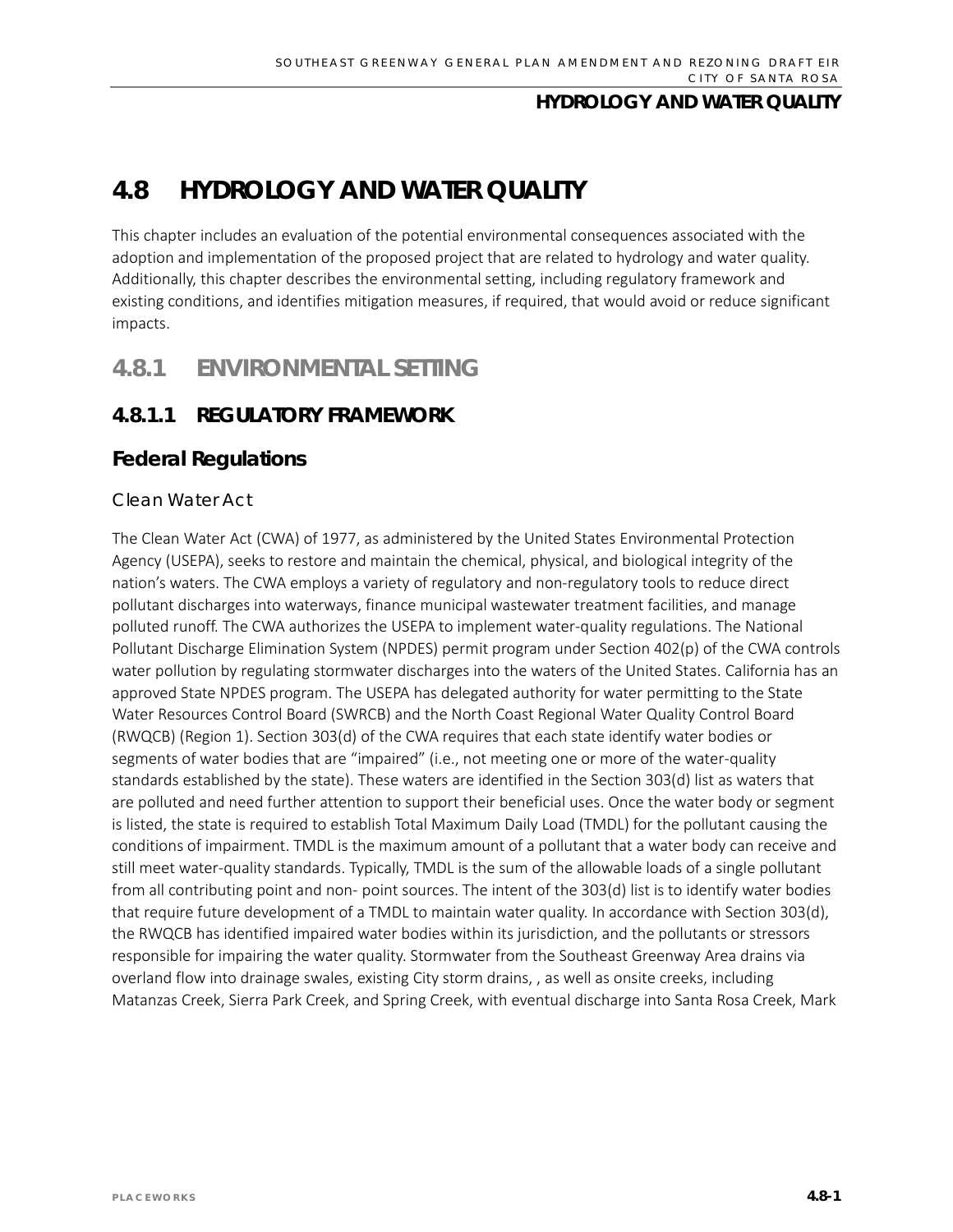West Creek, and the Middle Russian River. The Middle Russian River and Santa Rosa Creek are listed on the SWRCB's 303(d) list.<sup>[1](#page-1-0)</sup>

#### *National Pollutant Discharge Elimination System*

The CWA-established NPDES permit program regulates municipal and industrial discharges to surface waters of the United States from their municipal separate storm sewer systems (MS4s). Under the NPDES program, all facilities that discharge pollutants into waters of the United States are required to obtain a NPDES permit. Requirements for stormwater discharges are also regulated under this program.

The Regional Board has been issuing a National Pollutant Discharge Elimination (NPDES) Storm Water Permit jointly to the City of Santa Rosa, County of Sonoma and the Sonoma County Water Agency (SCWA). The project is subject to the Waste Discharge Requirements (WDR) of the Municipal Regional Permit (MRP) Order Number R1-2015-0030 and NPDES Permit Number CA0025054, issued on November 19, 2015. The MRP is effective as of January 6, 2016 and expires on January 5, 2021. The permit governs a variety of activities in the city of Santa Rosa such as industrial and commercial businesses, new and redevelopment projects, construction sites, storm drain operation and maintenance, creek monitoring, pesticide applications, and illegal dumping of water and other pollution in the City's storm drain.

#### *National Flood Insurance Program*

The National Flood Insurance Act of 1968 and the Flood Disaster Protection Act of 1973 mandate the Federal Emergency Management Agency (FEMA) to evaluate flood hazards. FEMA provides Flood Insurance Rate Maps (FIRMs) for local and regional planners to promote sound land use and floodplain planning and identify potential flood areas based on current conditions. To delineate a FIRM, FEMA conducts engineering studies called Flood Insurance Studies (FISs). Using information gathered in these studies, FEMA engineers and cartographers delineate Special Flood Hazard Areas (SFHAs) on FIRMs. The Southeast Greenway Area is identified on two FIRMs, with the southwestern edge of the Greenway in FIRM No. 06097C0741F dated October 16, 2012, and the rest of the Greenway in FIRM No. 06097C0733E dated December [2](#page-1-1), 2008.<sup>2</sup> The FIRMs show that a small portion of the Southeast Greenway Area is within a 100-year floodplain (i.e., the floodplain associated with Matanzas Creek which crosses the Southeast Greenway Area just west of Hoen Avenue).

## **State Regulations**

### *Porter-Cologne Water Quality Act*

The Porter-Cologne Water Quality Act is the basic water-quality control law for California. Under this Act, the SWRCB has ultimate control over State water rights and water-quality policy. In California, the California EPA has delegated authority to issue NPDES permits to the SWRCB. The SWRCB, through its nine Regional Water Quality Control Boards (RWQCBs), carries out the regulation, protection, and

<span id="page-1-0"></span> $1$  State Water Resources Control Board, 2012. Final 2012 Integrated Report (CWA Section 303(d) List / 305(b) Report), [http://www.waterboards.ca.gov/water\\_issues/programs/tmdl/2012state\\_ir\\_reports/category5\\_report.shtml,](http://www.waterboards.ca.gov/water_issues/programs/tmdl/2012state_ir_reports/category5_report.shtml) Accessed May 2, 2017.<br><sup>2</sup> Federal Emergency Management Agency. FEMA Flood Map Service Center. Accessed May 4, 2017.

<span id="page-1-1"></span>https://msc.fema.gov/portal/search?AddressQuery=Santa%20Rosa%2C%20CA#searchresultsanchor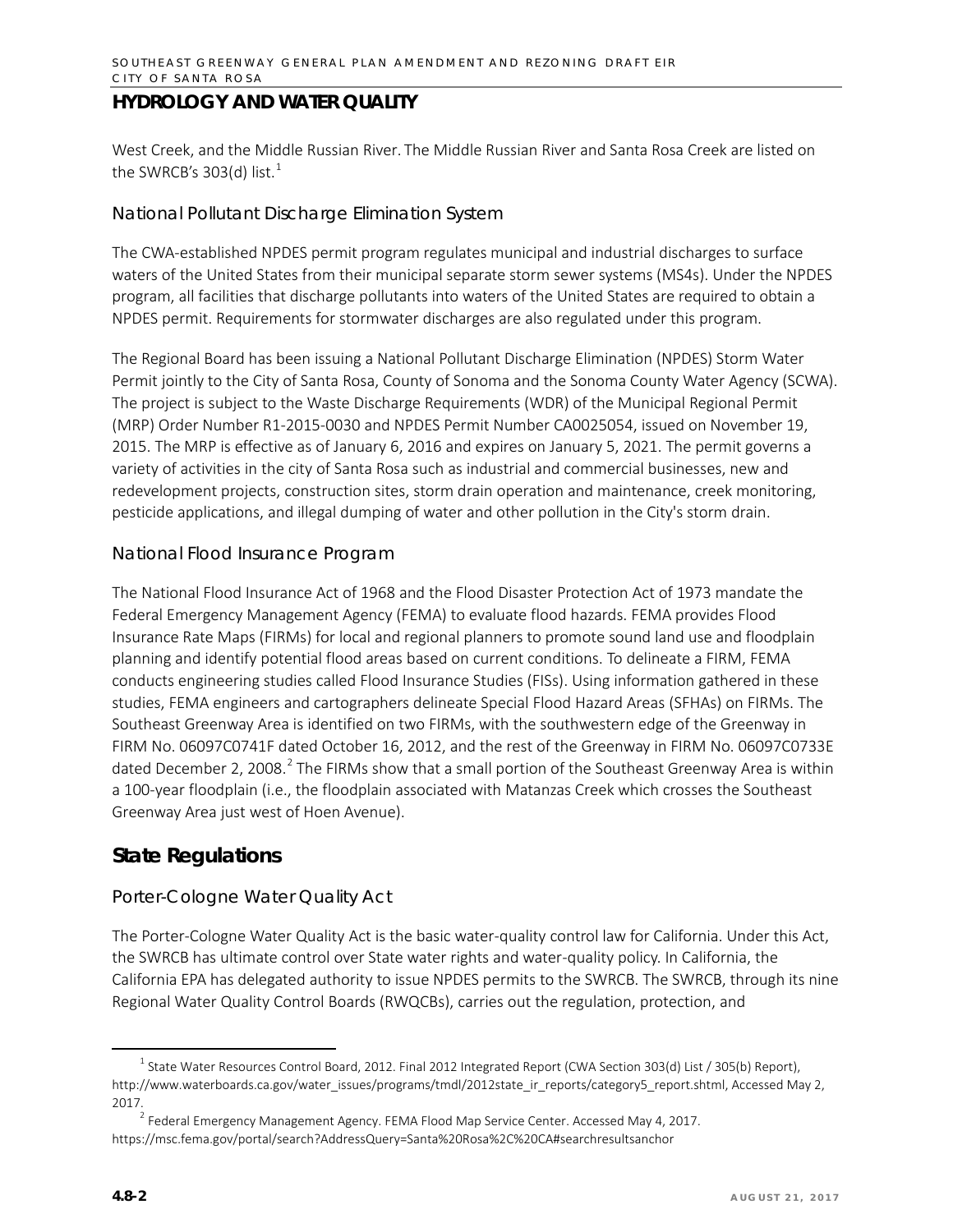administration of water quality in each region. Each regional board is required to adopt a Water Quality Control Plan, or Basin Plan, that recognizes and reflects the regional differences in existing water quality, the beneficial uses of the region's ground and surface water, and local water-quality conditions and problems. The city is within the North Coast Basin and is under the jurisdiction of the North Coast RWQCB (Region 1). The North Coast RWQCB monitors surface water quality through implementation of the Water Quality Control Plan for the North Coast Basin (Basin Plan) and designates beneficial uses for surface water bodies and groundwater within Sonoma and adjacent counties. The Basin Plan for the North Coast Basin was last updated in 2011 and will continue to be updated as deemed necessary to maintain pace with technological, hydrological, political, and physical changes in the region.<sup>[3](#page-2-0)</sup> This Basin Plan describes the water quality that must be maintained to support the designated beneficial uses and provides programs, projects, and other actions necessary to achieve the standards established in the Basin Plan. The Basin Plan also contains water quality criteria for groundwater.

#### *Statewide General Construction Permit*

Construction projects of one acre or more are regulated under the General Construction Permit (GCP), Order No. 2012-0006-DWQ, issued by the SWRCB. Under the terms of the permit, applicants must file Permit Registration Documents (PRDs) with the SWRCB prior to the start of construction. The PRDs include a Notice of Intent (NOI), risk assessment, site map, Storm Water Pollution Prevention Plan (SWPPP), annual fee, and a signed certification statement. The PRDs are submitted electronically to the SWRCB via the Stormwater Multiple Application and Report Tracking System (SMARTS) website.

The SWPPP must demonstrate conformance with applicable Best Management Practices (BMPs), including a site map that shows the construction site perimeter, existing and proposed buildings, lots, roadways, stormwater collection and discharge points, general topography both before and after construction, and drainage patterns across the project location. The SWPPP must list BMPs that would be implemented to prevent soil erosion and discharge of other construction-related pollutants that could contaminate nearby water resources. Additionally, the SWPPP must contain a visual monitoring program, a chemical monitoring program for nonvisible pollutants if there is a failure of the BMPs, and a sediment monitoring plan if the site discharges directly to a water body listed on the 303(d) list for sediment. Some sites may require implementation of a Rain Event Action Plan (REAP). The GCP also requires applicants to comply with post-construction runoff reduction requirements. Since the future potential development that could result from this project could disturb more than one acre, it would be subject to these requirements.

## **Regional Regulations**

### *Sonoma County Water Agency*

The SCWA is the flood control agency for the County. Their responsibilities include creek restoration, pollution prevention efforts, and groundwater recharge. The SCWA has partnered with federal agencies to help build and manage a variety of flood protection projects, including Warm Springs Dam, Spring Lake, Coyote Valley Dam, Matanzas Creek Reservoir, Piner Creek Reservoir, Brush Creek Middle Fork Reservoir

<span id="page-2-0"></span><sup>&</sup>lt;sup>3</sup> California Regional Water Quality Control Board, 2015. North Coast Basin (Region 1), Water Quality Control Plan (Basin Plan), May 2011. http://www.waterboards.ca.gov/northcoast/water\_issues/programs/basin\_plan/083105-bp/basin\_plan.pdf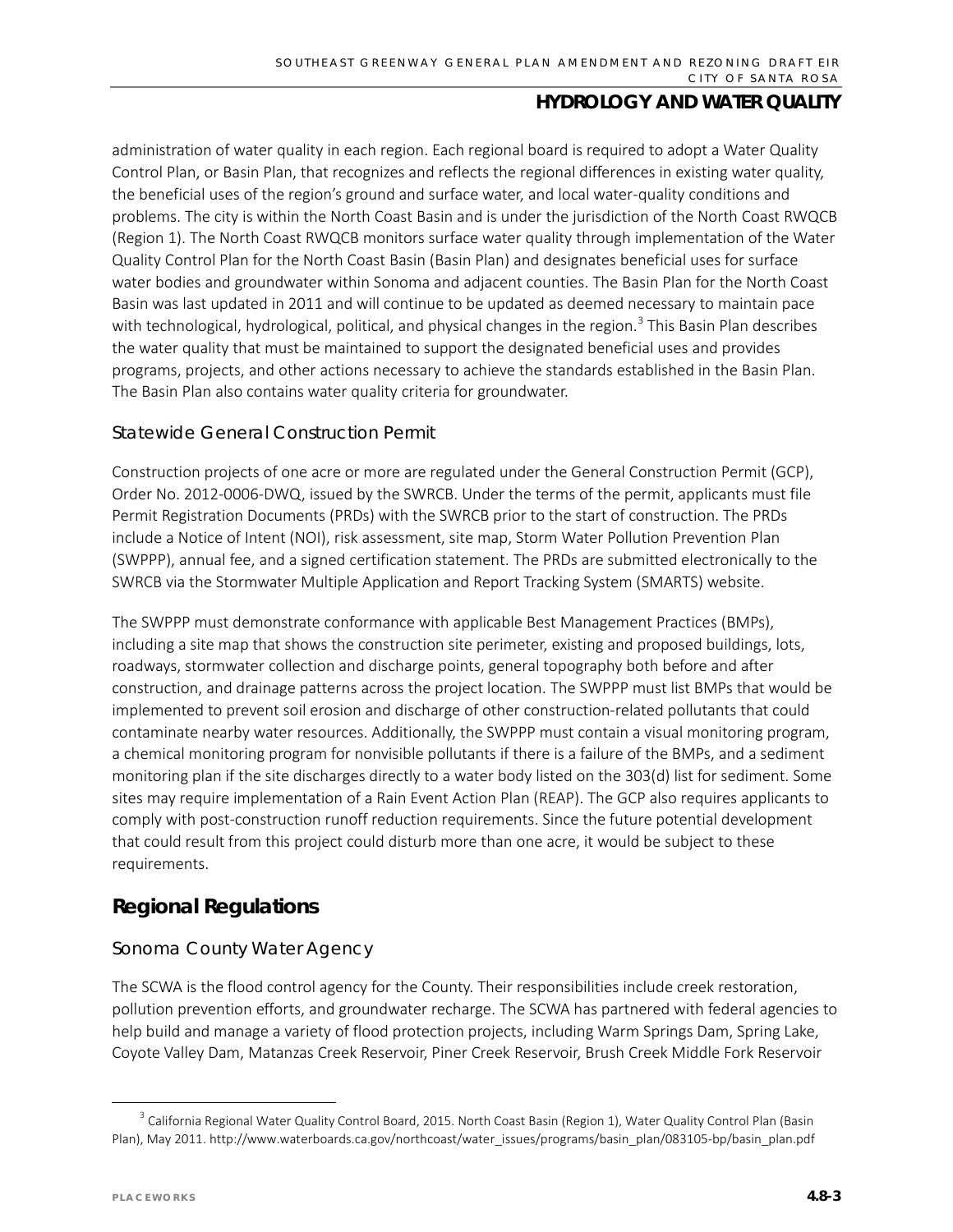and Spring Creek Reservoir. The SCWA also manages a proactive stream maintenance program for more than 80 miles of creeks throughout its service area, including the three creeks that cross the Southeast Greenway Area.

## **Local Regulations**

#### *Urban Water Management Plan*

The City 2015 Urban Water Management Plan (UWMP) has been prepared in accordance with the Urban Water Management Planning Act. The 2015 UWMP addresses the City's water system and includes a description of the water supply sources, historical and projected water use, and a comparison of water supply to water demands during normal, single-dry, and multiple-dry years. The 2015 UWMP also addresses water use efficiency legislation, including the City's 2015 and 2020 water use targets, as required by the Water Conservation Act of 2009, and the implementation plan for meeting the City's 2020 water use targets.<sup>[4](#page-3-0)</sup>

#### *Groundwater Master Plan*

Adopted by the Santa Rosa Board of Public Utilities on September 19, 2013, the overall objective of the Groundwater Master Plan (GWMP) is to provide a strategic road map for the City's Utilities staff, Board of Public Utilities, and City Council regarding how available groundwater resources could be most effectively used to meet the needs of the City's existing and future customers. The GWMP documents the need for additional emergency groundwater supply wells to provide for water service to residents in the event of an emergency.

#### *Storm Water Permit Compliance*

In order for the City to meet RWQCB permit requirements and reduce stormwater pollution, the City has provided stormwater design guidelines in a series of manuals since 2005. The Storm Water Low Impact Development (LID) Technical Design Manual was recently revised in 2017 and is applicable for all new development after May 3, 2017. The City's stormwater requirements require treatment of all tributary areas as well as hydromodification control with 100 percent capture of the post project volume for all projects creating or replacing 1.0 acre or more of impervious surface. All design requirements must be completed by using the Storm Water Calculator [\(www.srcity.org/stormwaterLID\)](http://www.srcity.org/stormwaterLID).

#### *Citywide Creek Master Plan*

The Santa Rosa Citywide Creek Master Plan provides guidelines for the care, management, restoration, and enhancement of approximately 90 miles of creeks in Santa Rosa. The Master Plan is used by City and County staff when planning creek enhancement and restoration activities, coordinating and expanding creekside trail systems, and making land use planning decisions concerning creeks. The Master Plan will be periodically updated and amended to reflect changing conditions and new opportunities that would increase the benefits to creeks within the community.

<span id="page-3-0"></span> <sup>4</sup> Urban Water Management Plan. 2015. City of Santa Rosa Water. http://srcity.org/documentcenter/view/7065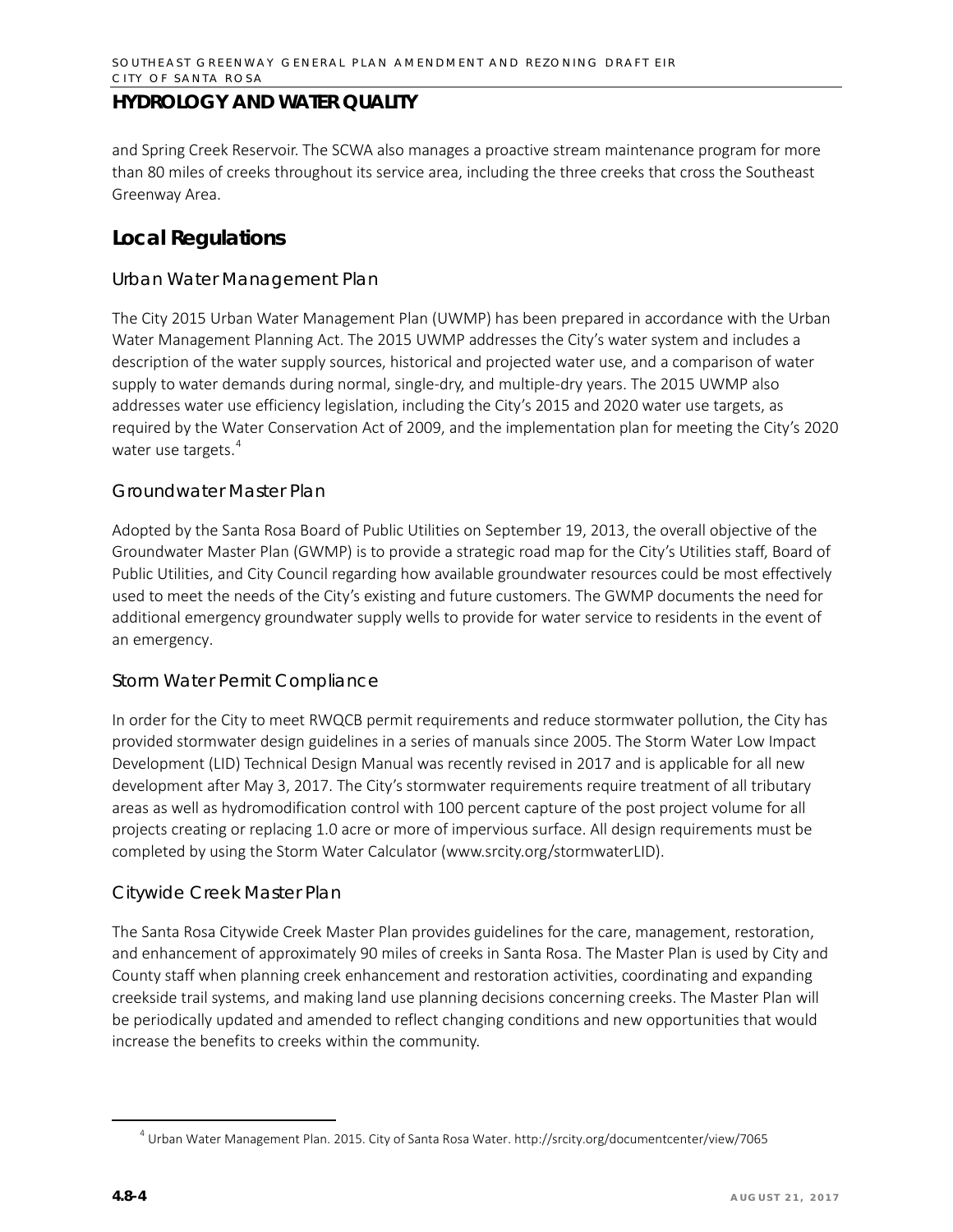#### *General Plan 2035*

The Public Services and Facilities (PSF), Open Space and Conservation (OSC), and Noise and Safety (NS) elements of the General Plan 2035 include the following environmental goals and policies relevant to hydrology and water quality and are applicable to the proposed project:

- Goal PSF-A: Provide recreational facilities and parks for all sectors of the community.
	- Policy PSF-A-20: Encourage multiple use of waterways, including:
		- o Flood control;
		- o Wildlife habitats;
		- o Passive open space uses;
		- o Nature study;
		- o Pedestrian and bicycle circulation; and
		- o Other compatible outdoor uses.
- Goal PSF-I: Manage, maintain, and improve stormwater drainage and capacity.
	- Policy PSF-I-1: Require dedication, improvement, and maintenance of stormwater flow and retention areas as a condition of approval.
	- Policy PSF-I-2: Require developers to cover the costs of drainage facilities needed for surface runoff generated as a result of new development.
	- Policy PSF-I-3: Require erosion and sedimentation control measures to maintain an operational drainage system, preserve drainage capacity, and protect water quality.
	- Policy PSF-I-4: Require measures to maintain and improve the storm drainage system, consistent with goals of the Santa Rosa Citywide Creek Master Plan, to preserve natural conditions of waterways and minimize paving of creek channels.
	- Policy PSF-I-5: Cooperate with the Sonoma County Water Agency and the Northern California Regional Water Quality Control Board to conduct regular assessment of stormwater drainage facilities, to ensure that adequate drainage capacity is maintained throughout the system to accommodate increases in residential and commercial development.
	- Policy PSF-I-6: Require implementation of Best Management Practices to reduce drainage system discharge of non-point source pollutants originating from streets, parking lots, residential areas, businesses, industrial operations, and those open space areas involved with pesticide application.
	- Policy PSF-I-8: Implement the Standard Urban Storm Water Mitigation Plan (SUSMP) in order to reduce pollutants and runoff s flows from new development and significant redevelopment projects.
	- **Policy PSF-I-9:** Consider installation of creekside pathways, consistent with the Citywide Creek Master Plan and Bicycle and Pedestrian Master Plan, when possible as part of stormwater improvement projects along the city's creek corridors.
- Goal OSC-A: Maximize the benefits of open space.
	- Policy OSC-A-8: Coordinate with public and private entities to link open spaces with a network of paths and trails, including Sonoma County Water Agency access roads and the Bay Area Ridge Trail
- Goal OSC-D: Conserve wetlands, vernal pools, wildlife ecosystems, rare plant habitats, and waterways.
	- Policy OSC-D-2: Protect high quality wetlands and vernal pools from development or other activities as determined by the Vernal Pool Ecosystem Preservation Plan.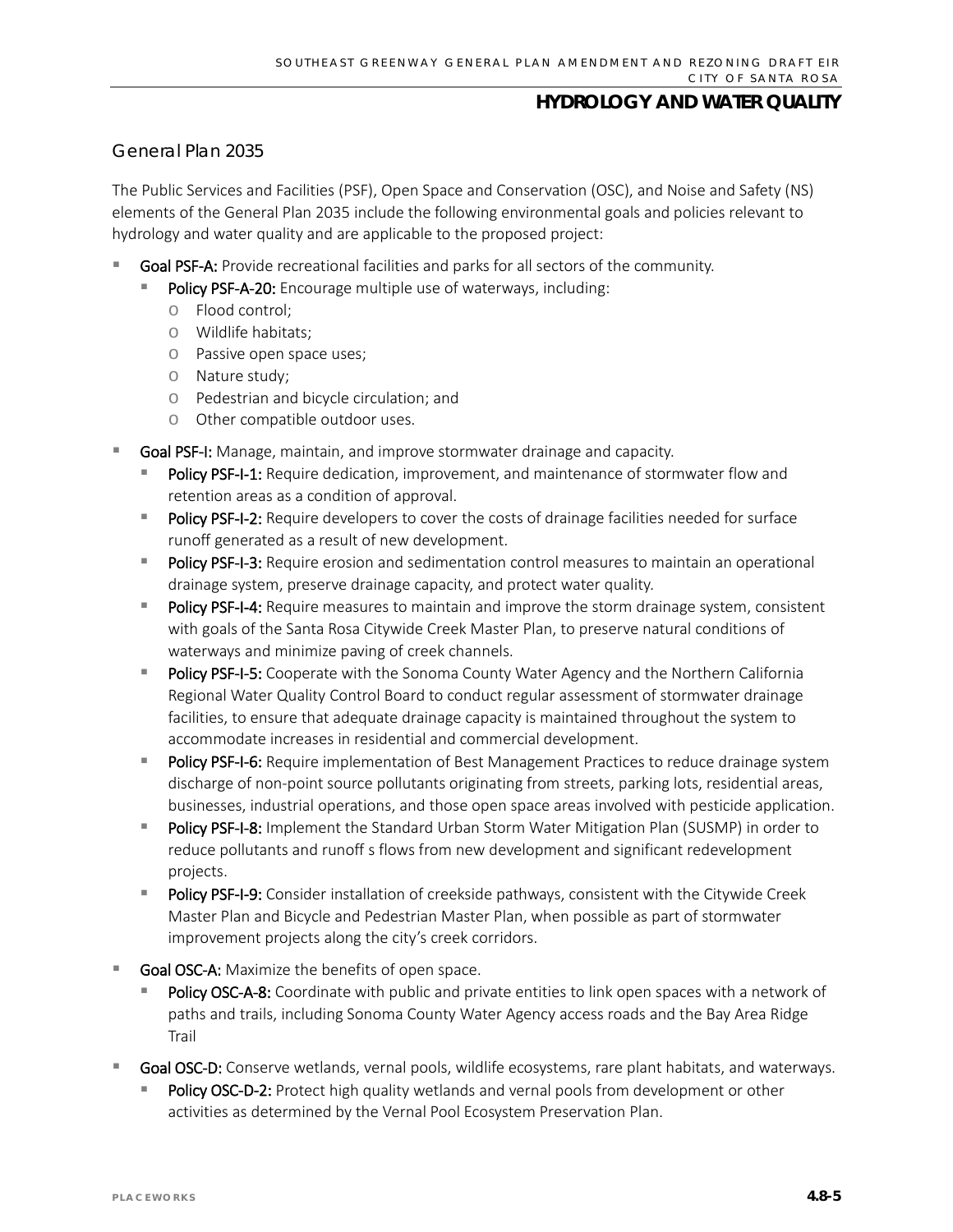- Policy OSC-D-9: Ensure that construction adjacent to creek channels is sensitive to the natural environment. Ensure that natural topography and vegetation is preserved along the creek, and that construction activities do not disrupt or pollute the waterway.
- Policy OSC-D-10: Orient development and buildings toward creeks, while providing privacy, security, and an open transition between public and private open spaces.
- Policy OSC-D-11: New development along channelized waterways should allow for an ecological buffer zone between the waterway and development. This buffer zone should also provide opportunities for multi-use trails and recreation.
- Policy OSC-D-12: New development should maintain an adequate setback from channelized waterways to recognize the 100-year flood elevation, and allow for stream corridor restoration. Setbacks identified in the Zoning Code should serve as minimum setbacks. Larger setbacks are encouraged in accordance with Restoration Concept Plans to meet restoration and enhancement goals.
- Goal OSC-E: Ensure local creeks and riparian corridors are preserved, enhanced, and restored as habitat for fish, birds, mammals and other wildlife.
	- Policy OSC-E-1: Maintain creek areas using practices that protect and support fish and wildlife as well as help retain hydraulic capacity.
	- Policy OSC-E-2: Plan and perform stream maintenance activities that respect the balance of flood protection and environmental protection.
	- Policy OSC-E-3: Continue to support efforts towards healthy, clean, and safe creeks
	- Policy OSC-F-2: Cooperate with various public and private entities to create new public access trails along creeks to parks and open spaces within the Urban Growth Boundary, as well as connections to regional trail systems.
	- Policy OSC-I-2: Require non-residential projects requesting Conditional Use Permit or Design Review approval to provide water efficient landscaping in accordance with the city's Water Efficient Landscape Policy
	- Policy OSC-I-6: Protect groundwater recharge areas, particularly creeks and riparian corridors. Identify and protect other potential groundwater recharge areas.
- Goal NS-D: Minimize hazards associated with storm flooding.
	- Policy NS-D-1: Ensure flood plain protection by retaining existing open areas and creating new open areas needed to retain stormwater, recharge aquifers, and prevent flooding. Creek beds that are dry most of the year can provide flood retention needed for public safety.
	- Policy NS-D-3: Require that new development and redevelopment projects meet the requirements of the Storm Water Low Impact Development Technical Design Manual to reduce impermeable surface area, increase surface water infiltration, and minimize surface water runoff during storm events. Such features may include:
		- o Additional landscape areas;
		- o Vegetated swales with bioretention;
		- o Rain gardens; and
		- o Pervious pavement.
	- Policy NS-D-4: Incorporate features and appropriate standards that reduce flooding hazards.
	- Policy NS-D-5: Apply design standards and guidelines to new development that help reduce project runoff into local creeks, tributaries, and drainage ways.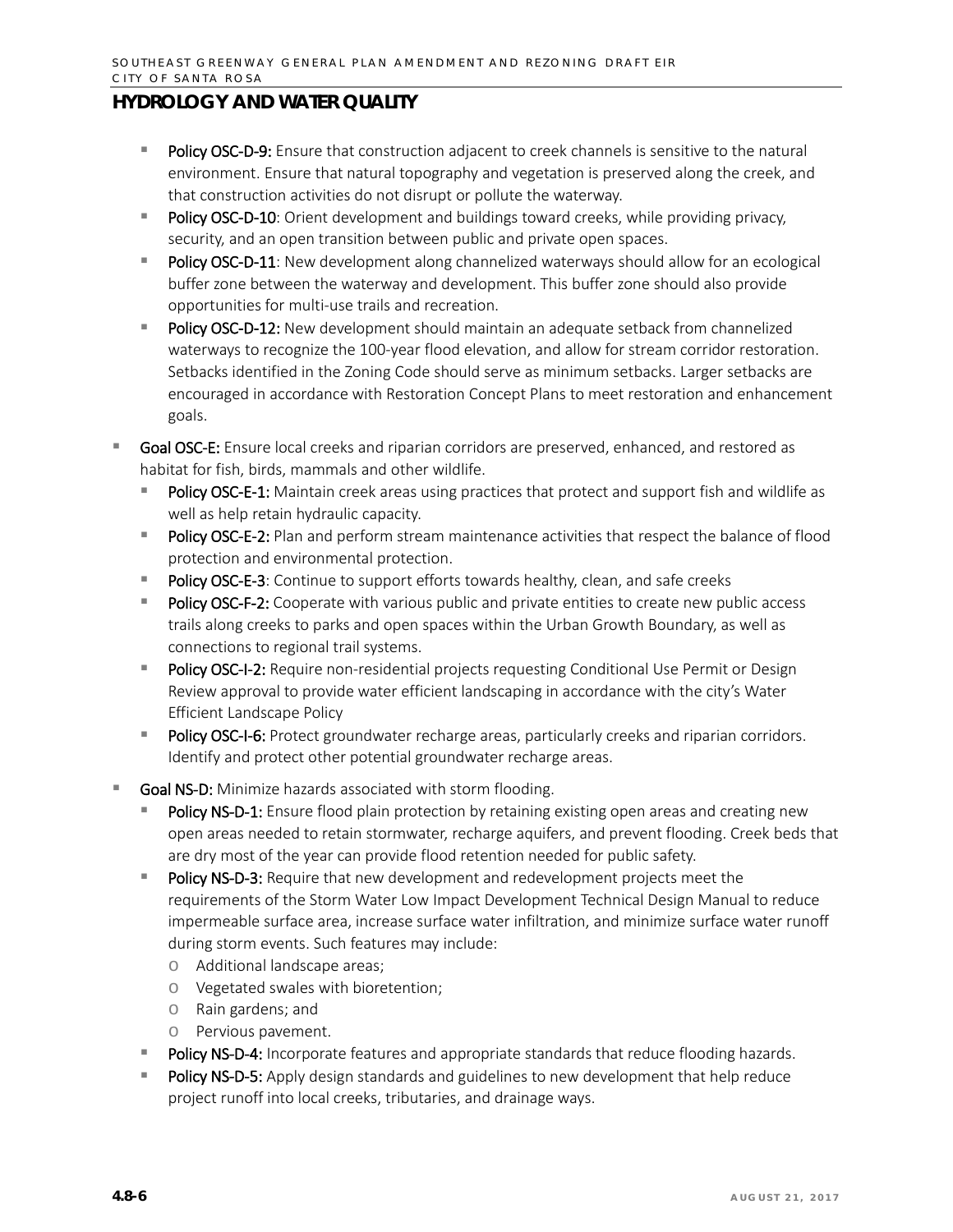Policy NS-D-6: Evaluate flood hazards prior to approval of development projects within a Federal Emergency Management Agency (FEMA) designated flood zone. Ensure that new development within flood zones is designed to be protected from flooding without negatively affecting adjacent areas.

#### *Santa Rosa City Code*

The Santa Rosa City Code (SRCC) contains the following regulations pertaining to hydrology and water quality issues in Title 14, *Potable and Recycled Water,* Title 16, *Storm Water Enterprise,* Title 17, *Environmental Protection,* and Title 18, *Building and Construction.*

- Chapter 14-30, Water Efficient Landscape: This chapter ensures efficient water use by establishing standards for landscape design appropriate to Santa Rosa's climate, soils, water resources, and land use and resource planning. The Water Efficient Landscape Policy was initially adopted by Resolution No. 21142 of the Santa Rosa City Council on December 22, 1992 in response to California's Government Code Section 65591, which requires local agencies to adopt water efficient landscape regulations.<sup>[5](#page-6-0)</sup> The policy was replaced by the Water Efficient Landscape Ordinance which initially went into effect January 2010 and was most recently updated in 2016. The chapter applies to all new public and private projects with landscaping that require conditional use permit or design review by the City, or a Utilities certificate. This includes office, commercial, industrial, and institutional landscaping; park and greenbelt landscaping; developer-installed landscaping in multiple-family residential; and common areas of single-family residential developments.
- Title 16, Storm Water Enterprise: This title was added to the SRCC in 1996 to comply with the NPDES permit and to control and reduce flooding, property damage, erosion, and stormwater quality degradation. The code established a Storm Water Enterprise and Utility to prescribe and collect charges (special assessments) for the services and facilities of the enterprise, which are collected through the property tax rolls.
- Chapter 17-12, Storm Water: This chapter prohibits the impairment or obstruction of the natural flow of stormwaters in a channel, pipe, or storm drain system unless an encroachment permit or grading permit has been issued by the City Engineer or Chief Building Official. The chapter also addresses stormwater quality in accordance with the requirements of the NPDES permit, prohibits the discharge of non-stormwater into the City's storm drain system, and requires the reduction of pollutants in stormwater discharges by implementing BMPs and LID features for new development and redevelopment projects.
- Chapter 18-52, Flood Damage Prevention: This chapter is in accordance with FEMA regulations and establishes flood damage prevention measures that apply to all areas of special flood hazard (i.e., 100-year floodplains) within the city. It requires that buildings and development projects that are vulnerable to floods be protected against flood damage at the time of construction by obtaining a development permit and implementing construction standards specified in the chapter.

<span id="page-6-0"></span><sup>&</sup>lt;sup>5</sup> City of Santa Rosa. July 2007. Water Efficient Landscape Policy. http://srcity.org/documentcenter/view/8472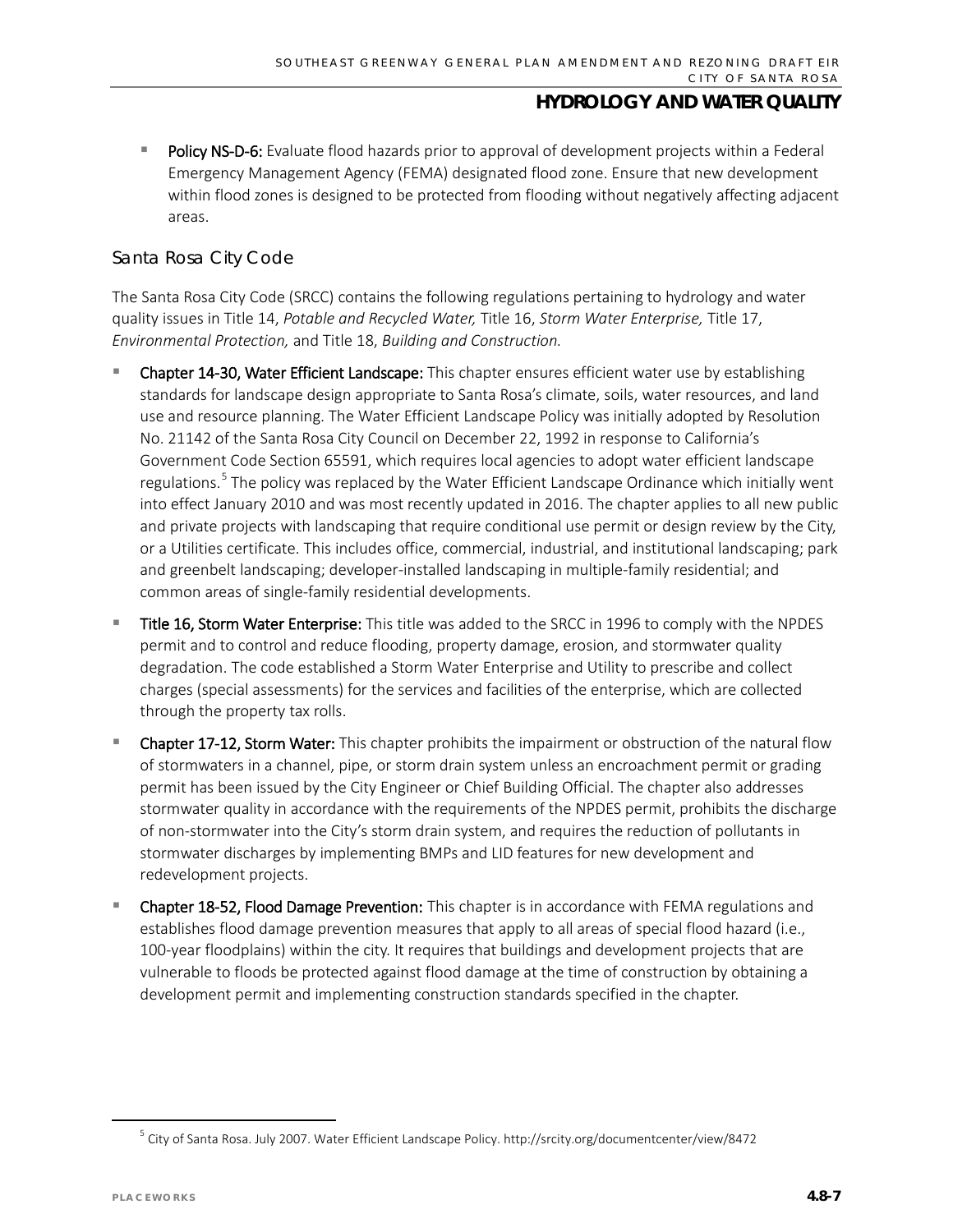## **4.8.1.2 EXISTING CONDITIONS**

This section includes a discussion of the existing hydrology and water quality conditions that apply to the Southeast Greenway Area.

## **Climate**

Santa Rosa has a Mediterranean climate with cool, wet winters and hot, dry summers. In the summer, fog often moves in from the Pacific Ocean in the evenings and mornings but it usually clears to warm, sunny weather by late morning or noon before returning in the late evening. The mean annual precipitation is 30 inches per year, with most of the rainfall occurring between the months of October and April.<sup>[6](#page-7-0)</sup> The average maximum temperature of 82.8 degrees Fahrenheit occurs in August and the average minimum temperature of 36.7 degrees Fahrenheit occurs in January.

## **Hydrology and Surface Drainage**

The Southeast Greenway Area lies within the Laguna de Santa Rosa Watershed, as shown on Figure 4.8-1. The watershed encompasses an area of 254 square miles and runoff from the watershed drains into Santa Rosa Creek, which eventually drains into the Russian River and ultimately into the Pacific Ocean. The watershed consists of natural creek channels, engineered channels or conduits, water transfer canals, natural and artificial bodies of water, wetlands, riparian forests, and perennial marshes.<sup>[7](#page-7-1)</sup> Matanzas Creek, Spring Creek, and Sierra Park Creek crossthe Southeast Greenway Area.

The City of Santa Rosa Transportation and Public Works Department is responsible for maintaining the City's storm drain system, which includes a network of over 320 miles of underground storm drain pipes, and over 1[8](#page-7-2),000 stormwater structures, such as catch basins.<sup>8</sup> Stormwater runoff is collected from City streets and properties via catch basins and storm drain pipes and is then discharged into local creeks that eventually flow into the Russian River.

The SCWA maintains the system of open channels and creeks that divert flow to the Russian River. Sonoma County is divided into nine flood control zones that are managed by the SCWA. The Southeast Greenway Area and City of Santa Rosa are located in Flood Control Zone 1A (Mark West Creek-Laguna de Santa Rosa Watershed). The SCWA provides system-wide maintenance and improvements activities funded through Zone 1A funds including the repair of box culverts and dam spillways; cleaning of side drains leading into channels from subdivisions or city streets; repair/replacement of in-channel control structures; removal of siltation in low-velocity channels to restore hydraulic capacity; repair of bank "wash-outs"; and removal of debris that collects in creek channels.

<span id="page-7-0"></span> <sup>6</sup> Western Regional Climate Center, 2017. Period of Record Monthly Climate Summary, accessed at [http://wrcc.dri.edu/cgi](http://wrcc.dri.edu/cgi-bin/cliMAIN.pl?ca7965)[bin/cliMAIN.pl?ca7965](http://wrcc.dri.edu/cgi-bin/cliMAIN.pl?ca7965) on June 6, 2017.

<span id="page-7-2"></span><span id="page-7-1"></span> $^7$  Sonoma Resource Conservation District. 2012. Laguna de Santa Rosa. http://www.sonomarcd.org/htm/ws-laguna-desanta-rosa.htm

 $8$  City of Santa Rosa. 2017. Accessed at [http://srcity.org/ArchiveCenter/ViewFile/Item/1075](http://srcity.org/ArchiveCenter/ViewFile/Item/1075%20on%20June%206) on June 6, 2017.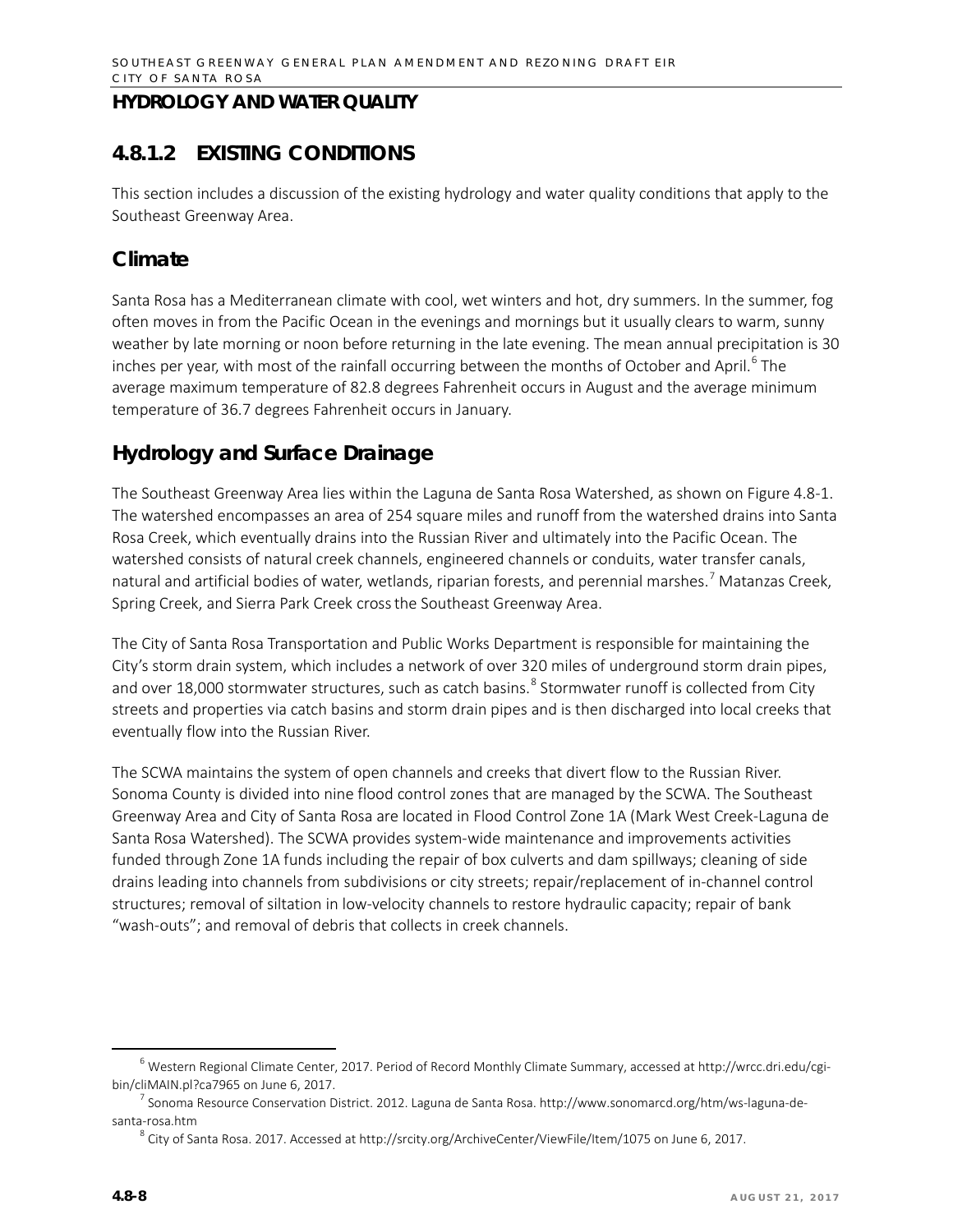# **HYDROLOGY AND WATER QUALITY HYDROLOGY AND WATER QUALITY**



Source: City of Santa Rosa, 2017; PlaceWorks, 2017.

Southeast Greenway Laguna de Santa Rosa Watershed

City Limit

Figure 4.8-1 Laguna de Santa Rosa Watershed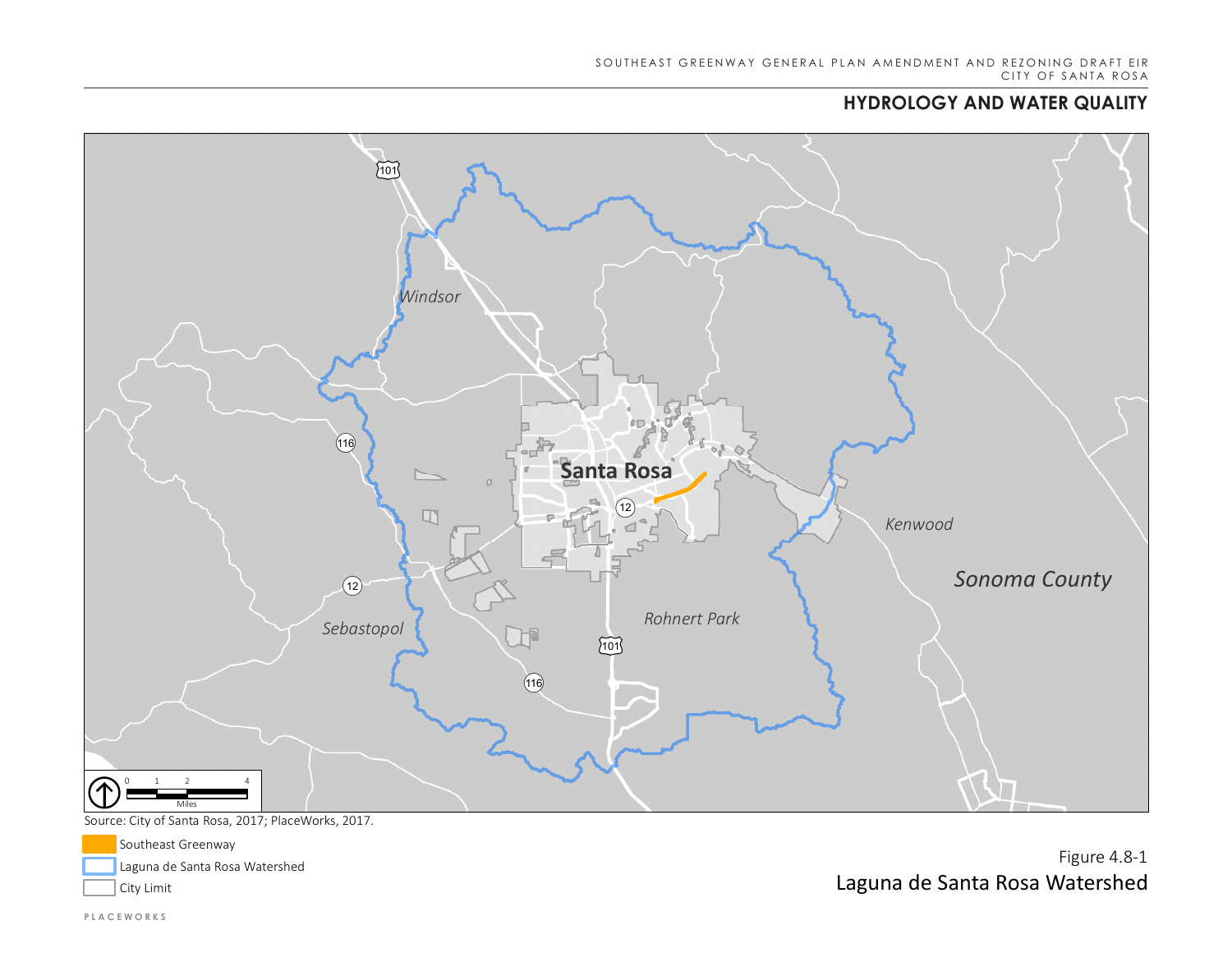Presently, there is no dedicated storm drain infrastructure that collects runoff from the Southeast Greenway Area other than drainage swales and three creeks that cross the site. The stormwater runoff from the site is conveyed by overland sheet flow to adjacent areas, streets and three waterways (Mantanzas Creek, Sierra Park Creek, and Spring Creek).

The Spring Creek Bypass is located along the southern boundary of the site extending from Franquette Avenue to the west and Summerfield Road to the east. It is an underground stormwater conduit that diverts a portion of the flow from Spring Creek and Sierra Park Creek to address local flooding problems. It eventually reconnects to Spring Creek at Franquette Avenue. However, stormwater from the site does not drain to this structure other than what is discharged by overland runoff into Sierra Park Creek and Spring Creek. The locations of the creeks and Spring Creek Diversion structure are shown on Figures 3-3 to 3.5 in Chapter 3, Project Description, of this Draft EIR.

## **Groundwater**

According to the California Division of Water Resources (DWR), the city and the western two-thirds of the Southeast Greenway Area lie within the Santa Rosa Plain Groundwater Subbasin, as shown on Figure 4.8- 2.<sup>[9](#page-9-0)</sup> The eastern third of the Southeast Greenway Area is not within any groundwater basin. The Santa Rosa Plain is bounded on the northwest by the middle reach of the Russian River floodplain, on the west by the upland hills of western Sonoma County, on the south by a series of low hills just south of Cotati, and on the east by mountains. The groundwater basin provides rural residential, municipal, agricultural, and industrial water supplies, and base flow to streams and surface water bodies. There are over 12,000 permitted water wells in the basin. The City's Water Department is the water purveyor for the residents and customers within the city boundaries. The Water Department receives 90 to 95 percent of its water supply from the SCWA, which is primarily surface water from the Russian River. The remaining 5 to 10 percent comes from the City's two municipal groundwater production wells.<sup>[10](#page-9-1)</sup> The City also has a test boring in the Southeast Greenway Area and plans to develop groundwater well facilities in the Southeast Greenway Area for emergency water supply. According to the City's *2015 Urban Water Management Plan,*  there are sufficient water supplies for normal, single-dry, and multiple dry years through 2040. According to the State Water Resources Control Board's (SWRCB's) Geotracker website, shallow groundwater in the vicinity of the Southeast Greenway Area is approximately 13.5 to 18.5 feet below ground surface (bgs).<sup>[11](#page-9-2)</sup> Therefore, it is possible that future housing and/or commercial development would require construction dewatering if subterranean parking or deep excavations are necessary. Also, the construction of bridges or pedestrian paths over the three creeks that cross the Southeast Greenway Area may require diversion dams. Future potential development resulting from implementation of the proposed project would be required to develop and submit a construction dewatering plan with the permit application to the City and monitoring during construction would be conducted to comply with the provisions of the NPDES permit. For additional discussion of groundwater as it relates to water supply, see Chapter 4.14, Utilities and Service Systems, of this Draft EIR.

 <sup>9</sup> California Division of Water Resources (DWR), 2016. *California's Groundwater, Bulletin 118 – Interim Update 2016.* <sup>10</sup> City of Santa Rosa, 2017. *Santa Rosa Water Department – Groundwater.* Accessed at http://ci.santa-

<span id="page-9-1"></span><span id="page-9-0"></span>rosa.ca.us/857/Groundwater, on June 8, 2017.

<span id="page-9-2"></span> $11$  State Water Resources Control Board (SWRCB), 2017. GeoTracker website – remediation case for Santa Rosa Fire Station at 1775 Yulupa Avenue. Accessed a[t https://geotracker.waterboards.ca.gov/profile\\_report.asp?global\\_id=T0609750796](https://geotracker.waterboards.ca.gov/profile_report.asp?global_id=T0609750796) on June 7, 2017.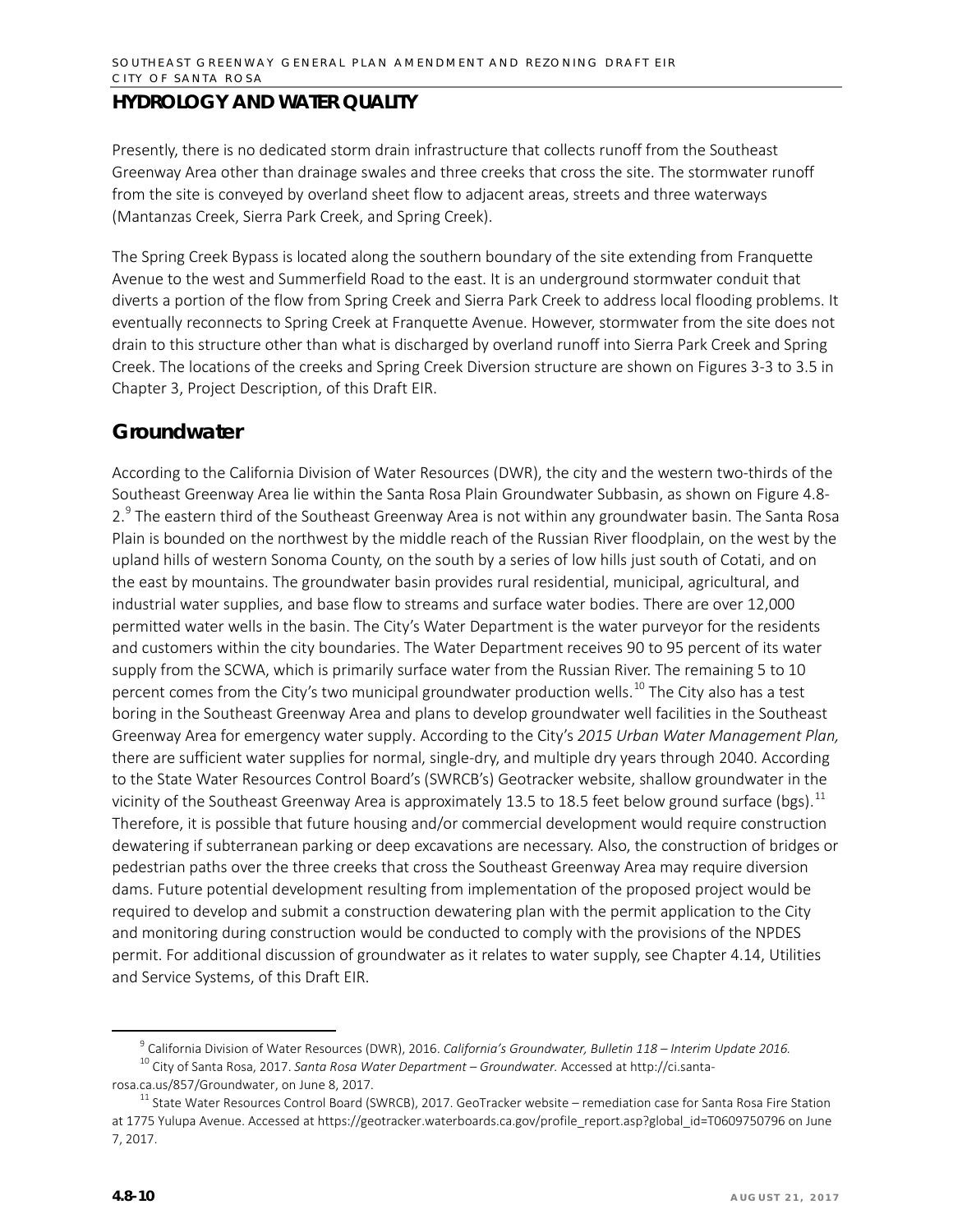# **HYDROLOGY AND WATER QUALITY HYDROLOGY AND WATER QUALITY**



Source: California Department of Water Resources, 2017; City of Santa Rosa, 2017; PlaceWorks, 2017.



Figure 4.8-2 Santa Rosa Plain Groundwater Subbasin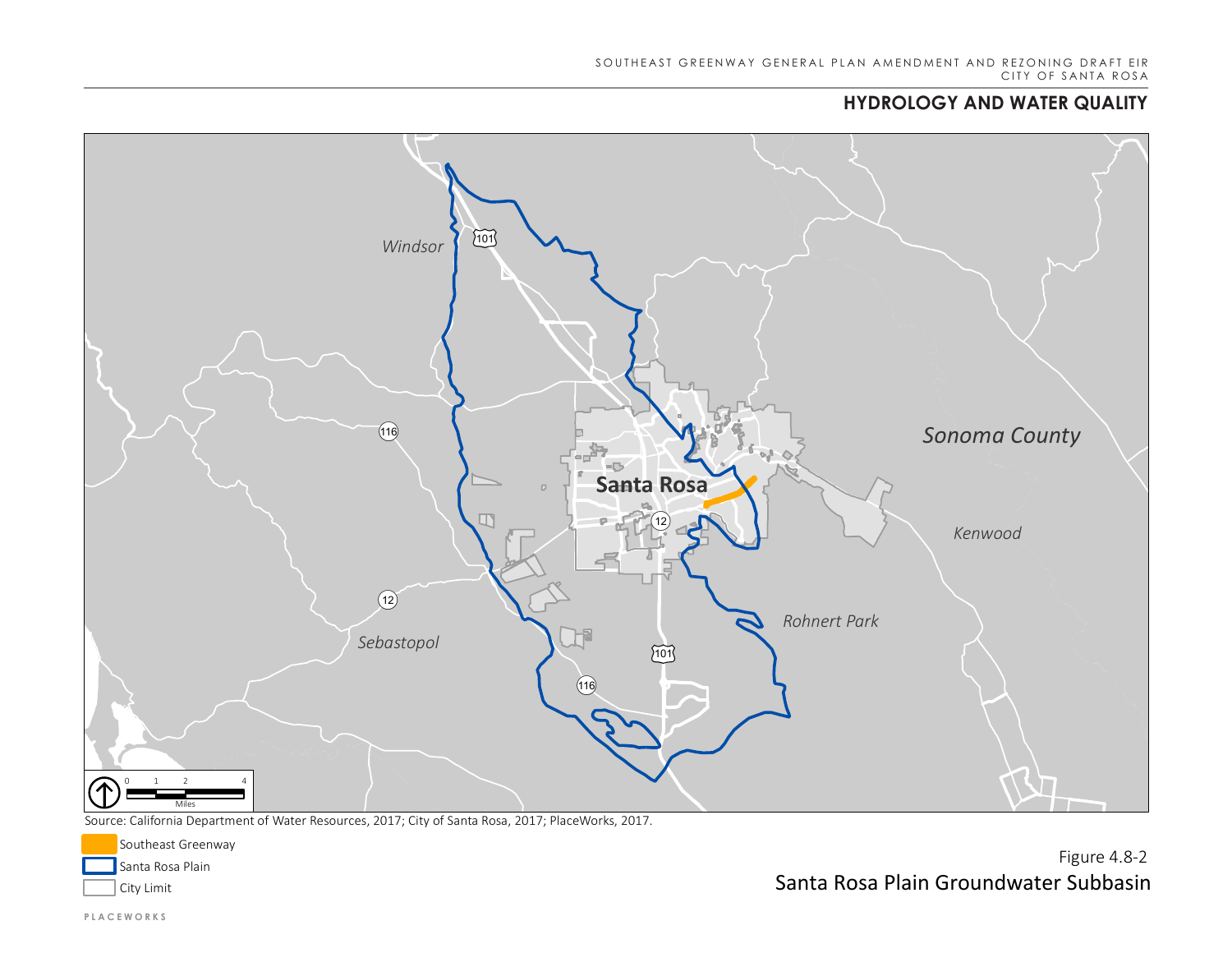## **Water Quality**

The North Coast RWQCB monitors surface water quality through implementation of the *Basin Plan* and designates beneficial uses for surface water bodies and groundwater within the city and the surrounding communities. The beneficial uses of the surface water bodies to which stormwater from the site would discharge are summarized in Table 4.8-1.

| Water Body                | Designated Beneficial Use                                                                                                                                     |
|---------------------------|---------------------------------------------------------------------------------------------------------------------------------------------------------------|
| Surface Water             |                                                                                                                                                               |
| Laguna Hydrologic Subarea | MUN (potential), AGR, IND, PRO (potential), GWR, FRSH, NAV, POW, REC1, REC2, COMM,<br>WARM, COLD, WILD, RARE, MIGR, SPWN, SHELL (potential), AQUA (potential) |
| Santa Rosa Hydrologic     | MUN, AGR, IND, PRO (potential), GWR, NAV, POW (potential), REC1, REC2, COMM, WARM,                                                                            |
| Subarea                   | COLD, WILD, RARE, MIGR, SPWN, SHELL (potential), AQUA (potential)                                                                                             |
| Mark West Hydrologic      | MUN, AGR, IND, PRO (potential), GWR, FRSH, NAV, POW (potential), REC1, REC2, COMM,                                                                            |
| Subarea                   | WARM, COLD, WILD, RARE, MIGR, SPWN, SHELL (potential), AQUA (potential)                                                                                       |
| Groundwater               |                                                                                                                                                               |
| Santa Rosa Valley         | MUN. AGR. IND. PRO (potential)                                                                                                                                |

#### TABLE 4.8-1 DESIGNATED BENEFICIAL USES OF SURFACE WATERS NEAR PROJECT SITE

Notes: All beneficial uses are existing uses, except where noted as potential. MUN = Municipal and Domestic Supply, AGR = Agricultural Supply, IND = Industrial Service Supply, PRO = Industrial Process Supply, GWR = Groundwater Recharge, FRSH = Freshwater Replenishment, NAV = Navigation, POW = Hydropower Generation, REC1 = Water Contact Recreation, REC2 = Non-Contact Water Recreation, COMM = Commercial and Sport Fishing, WARM = Warm Freshwater Habitat, COLD = Cold Freshwater Habitat, WILD = Wildlife Habitat, RARE = Rare, Threatened, or Endangered Species, MIGR = Migration of Aquatic Organisms, SPWN = Spawning, Reproduction, and/or Early Development, SHELL = Shellfish Harvesting,, AQUA = Aquaculture. Source: North Coast RWQCB. Water Quality Control Plan.

In accordance with Section 303(d) of the Clean Water Act, the State must present to USEPA a list of impaired water bodies that do not meet water quality standards. Once a water body has been placed on the 303(d) list of impaired waters, states are required to develop a Total Maximum Daily Load (TMDL) to address each pollutant causing impairment. Santa Rosa Creek and its tributaries are listed as impaired for indicator bacteria, sedimentation/siltation, and temperature. TMDLs for these pollutants are currently under development by the North Coast RWQCB.

The Basin Plan also contains water quality criteria for groundwater. The Southeast Greenway Area is within the Santa Rosa Plain groundwater subbasin. Groundwater in the Santa Rosa area generally meets or exceeds primary and secondary drinking water standards for municipal use. Naturally occurring elements such as iron, manganese, boron, and arsenic are widely variable in groundwater and can pose problems in some areas.<sup>[12](#page-11-0)</sup> In order to protect the quality and beneficial reuse of groundwater, the City as well as other cities and water districts in the area developed a Salt and Nutrient Management Plan in 2013 to manage salts, nutrients, and other significant chemical compounds on a watershed or basin-wide basis.<sup>[13](#page-11-1)</sup>

Groundwater contamination can result from releases of hazardous materials from underground storage tanks or historical industrial activities. There are no RWQCB or Department of Toxic Substance Control

<span id="page-11-0"></span> <sup>12</sup> City of Santa Rosa, 2016. *Urban Water Management Plan.*

<span id="page-11-1"></span><sup>13</sup> City of Santa Rosa, 2016. *Urban Water Management Plan.*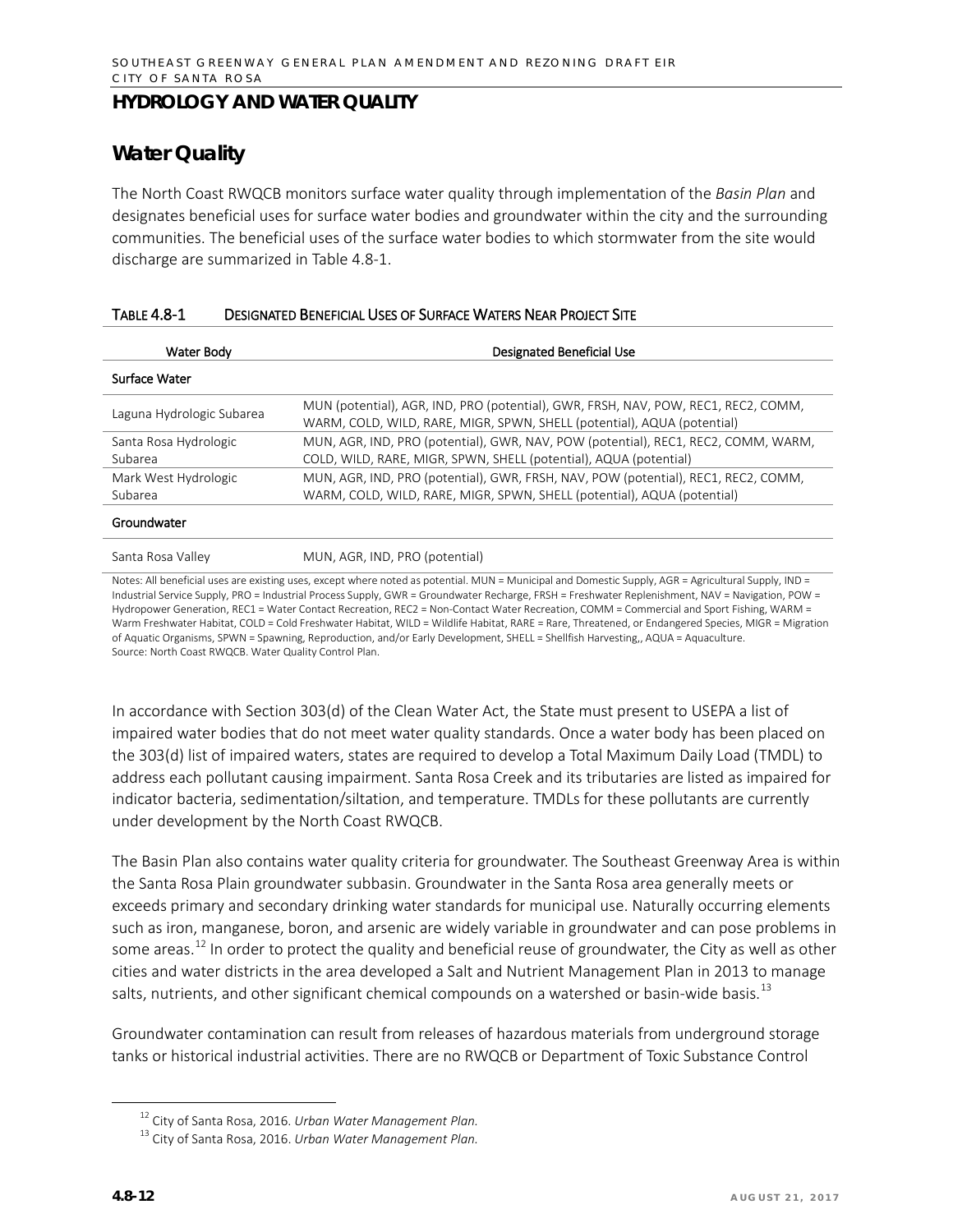(DTSC) hazardous waste cleanup sites within or in close proximity to the Southeast Greenway Area that would pose a threat due to the migration of contaminated groundwater.<sup>[14](#page-12-0)</sup> If groundwater dewatering activities are required as part of the construction efforts, it does not appear that contaminated groundwater would be present beneath the Southeast Greenway Area.

## **Flooding**

FEMA prepares maps of the 100-year floodplains for communities in the United States. For areas within the 100-year floodplain, there is a one percent chance of flooding for any given year and these areas are considered to be at high-risk. Maps are also available for 500-year floods, which mean that in any given year, the risk of flooding in the designated area is 0.2 percent. Areas within the 100-year floodplain that are financed by federally backed mortgages are subject to mandatory federal insurance requirements and building standards to reduce flood damage. According to FEMA Maps 06097C0741F and 06097C0733E, the Southeast Greenway Area is outside of the 100-year floodplain, except for a small portion of the site on either side of Matanzas Creek, which crosses the Southeast Greenway Area just west of Hoen Avenue. The area of the Southeast Greenway Area that is within the 100-year floodplain is shown on Figure 4.8-3. It is not anticipated that any housing or structures would be constructed within this small area of the 100 year floodplain since they have been designated as creek enhancement or restoration area in the General Plan 2035.

## **Dam Inundation**

Dam failure is the uncontrolled release of impounded water behind a dam. Flooding, earthquakes, blockages, landslides, lack of maintenance, improper operation, poor construction, vandalism, and terrorism can all cause a dam to fail.<sup>[15](#page-12-1)</sup> Dam failure can occur with little warning. Intense storms may produce floods in a few hours or even minutes for upstream locations. Flash floods occur within six hours of the beginning of heavy rainfall, and dam failure may occur within hours of the first signs of breaching. Other types of failures and breaches can take much longer to occur, from days to weeks. However, dam failure is a very rare occurrence. There is no historic record of dam failure in Sonoma County or Santa Rosa. [16](#page-12-2)

The California Office of Emergency Services (CalOES) is required by State law to work with State and federal agencies, dam owners and operators, municipalities, floodplain managers, planners, and the public to make available dam inundation maps.<sup>[17](#page-12-3)</sup> Dam inundation maps are used in the preparation of *Local Hazard Mitigation Plans* (LHMPs) and *General Plan Safety Element* updates. In addition, CalOES requires all dam owners to develop *Emergency Action Plans* (EAPs) for warning, evacuation, and postflood actions in the event of a dam failure.

<span id="page-12-3"></span><span id="page-12-2"></span><span id="page-12-1"></span><span id="page-12-0"></span> <sup>14</sup> State Water Resources Control Board (SWRCB), *Geotracker Database.* Accessed on July 7, 2017 at http://geotracker. waterboards.ca.gov/.

<sup>15</sup> California Office of Emergency Services, 2013, *California Multi-Hazard Mitigation Plan.*

<sup>&</sup>lt;sup>16</sup> Sonoma County, 2011, Sonoma County Hazard Mitigation Plan.

 $17$  California Office of Emergency Services, 2013, California Multi-Hazard Mitigation Plan.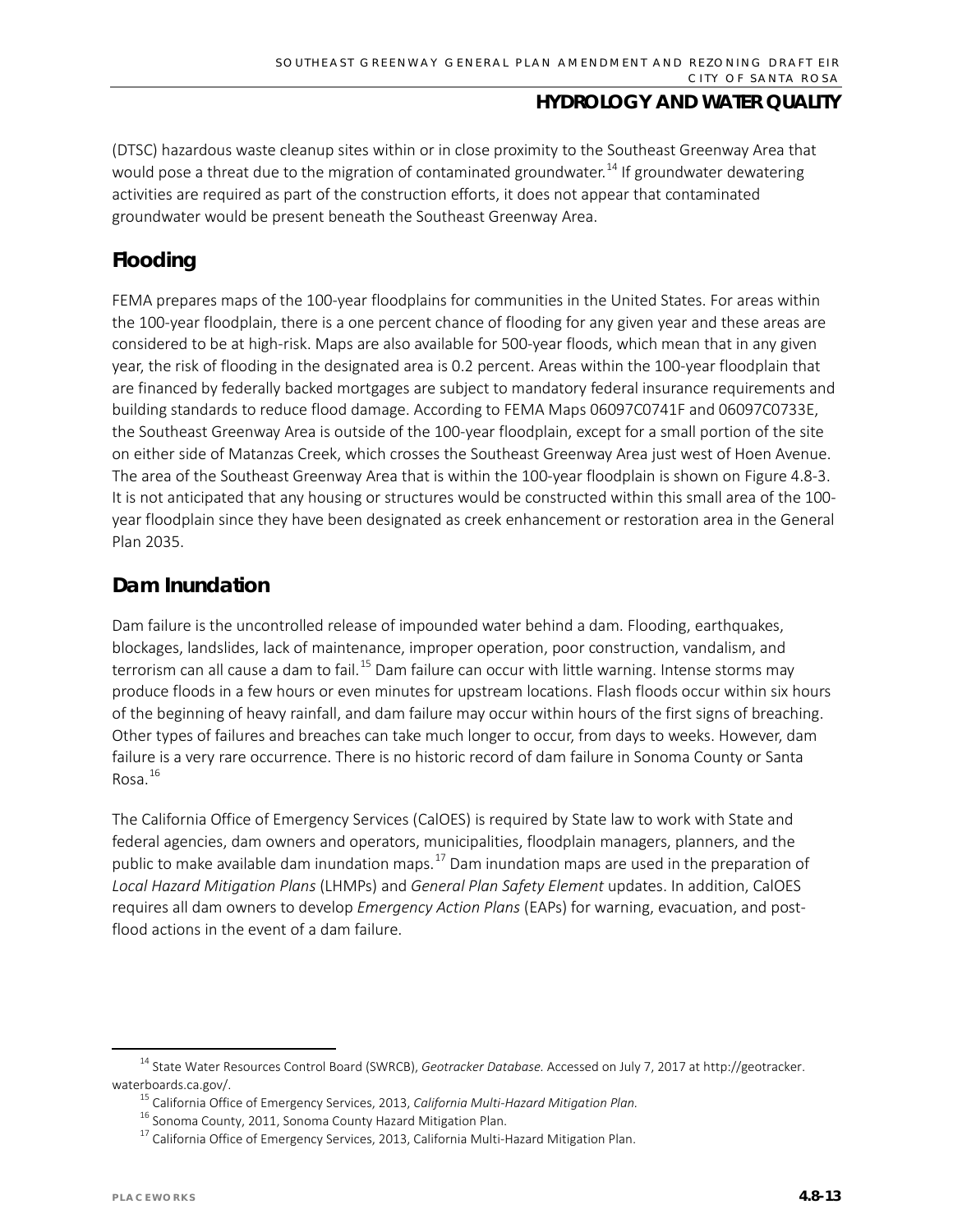# **HYDROLOGY AND WATER QUALITY HYDROLOGY AND WATER QUALITY**



Source: FEMA National Flood Hazard Layer, 2017; City of Santa Rosa, 2017; PlaceWorks, 2017.



Figure 4.8-3 100-Year Floodplain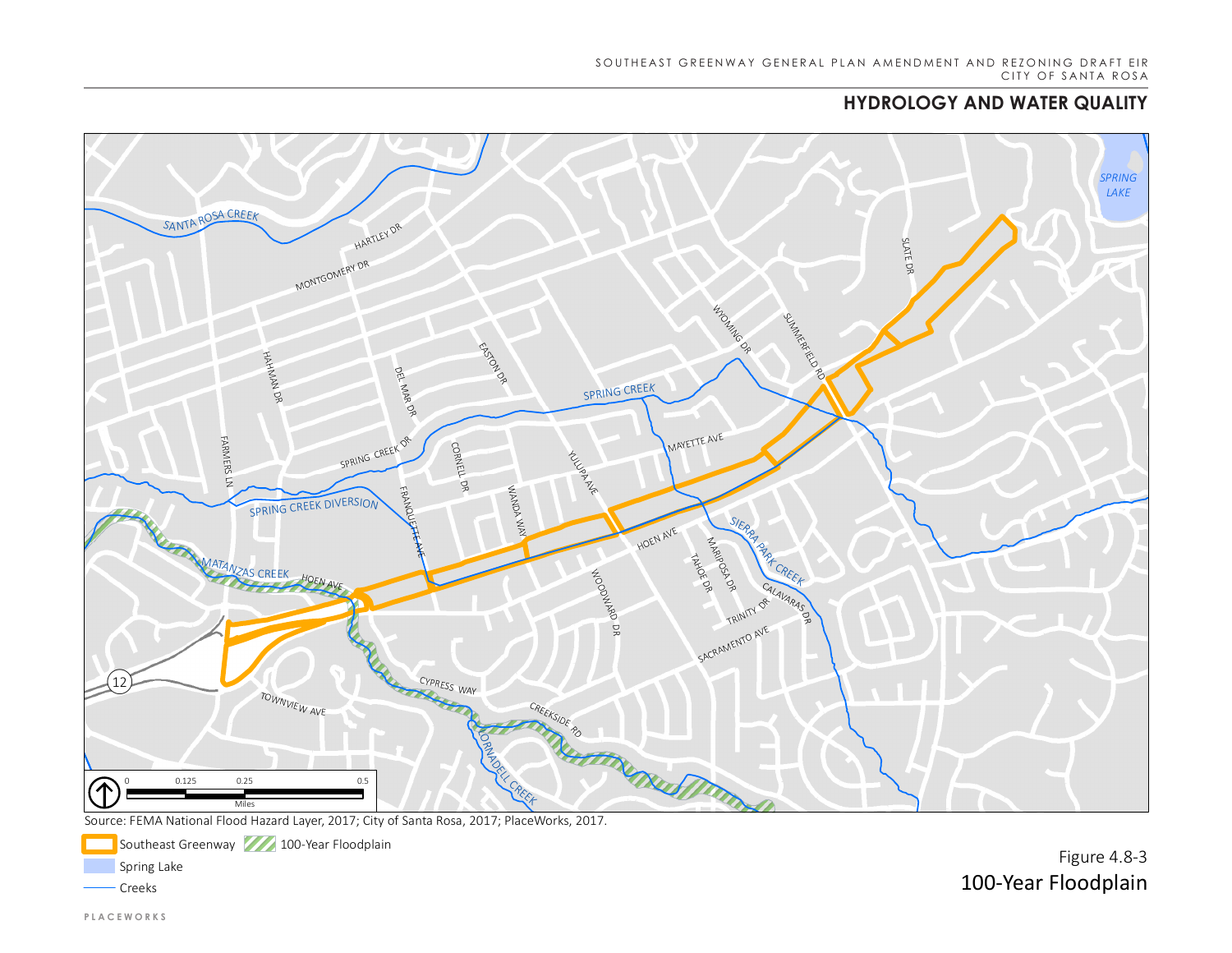Portions of the Southeast Greenway Area are within the dam inundation zone of Matanzas Creek Reservoir. This dam is owned and operated by SCWA as a flood protection facility. It was constructed in 1963 and has a capacity of 1,500 acre feet. It is an earth dam with a height of 95 feet and crest length of 685 feet.<sup>[18](#page-14-0)</sup> According to the CalOES dam inundation map, there are two portions of the site to the west and east that are within the dam inundation zone. The dam inundation zones at the site range from 675 to 1,000 feet in width. In the event of a major earthquake or catastrophic event, the dam inundation map indicates that flood waters would reach the Southeast Greenway Area in approximately 35 minutes. This should be sufficient time to implement evacuation efforts. Flood waters at the site would be limited per the CalOES dam inundation footprint and site elevations.

The State of California, Division of Safety of Dams (DSOD) inspects and monitors all jurisdictional dams through the Dam Safety Program. The dams are inspected twice a year and continually monitored for seepage and settlement. The Sonoma County Emergency Management Division coordinates preparedness efforts to mitigate against, plan for, respond to, and recover from natural hazards, including the possibility of dam failure.

## **Tsunami, Seiche, and Mudflows**

#### *Tsunami*

A tsunami is a series of traveling ocean waves generated by a rare, catastrophic event, which could include an earthquake, submarine landslide, or volcanic eruption. Tsunamis can travel over the ocean surface at speeds of 400 to 500 miles per hour (mph) or more, and wave heights at the shore can range from inches to an excess of 50 feet. Factors influencing the size and speed of a tsunami include the source and magnitude of the triggering event, as well as off-shore and on-shore topography. The Southeast Greenway Area is approximately 26 miles from San Pablo Bay and 21 miles from the Pacific Ocean and is not within any mapped tsunami inundation zone.

#### *Seiche*

A seiche is an oscillation wave generated in a closed or partially closed body of water, which can be compared to the back-and-forth sloshing in a bath tub. Seiches can be caused by winds, changes in atmospheric pressure, underwater earthquakes, tsunamis, or landslides into the water body. Bodies of water such as bays, harbors, reservoirs, ponds, and swimming ponds can experience seiche waves up to several feet in height during a strong earthquake. The Southeast Greenway Area is approximately 26 miles from San Pablo Bay and 21 miles from the Pacific Ocean. Accordingly, there are no bodies of water large enough near the Southeast Greenway Area that could result in a seiche impacting the site. Although a seiche could theoretically occur at Matanzas Creek Reservoir, the potential flooding impact would be much less than the mapped inundation zone and it is unlikely that any flood water would reach the Southeast Greenway Area.

<span id="page-14-0"></span> $18$  California Division of Dam Safety, 2017. Jurisdictional Dams. Accessed at [http://www.water.ca.gov/damsafety/docs/Jurisdictional2017.pdf](http://www.water.ca.gov/damsafety/docs/Jurisdictional2017.pdf%20on%20June%208) on June 8, 2017.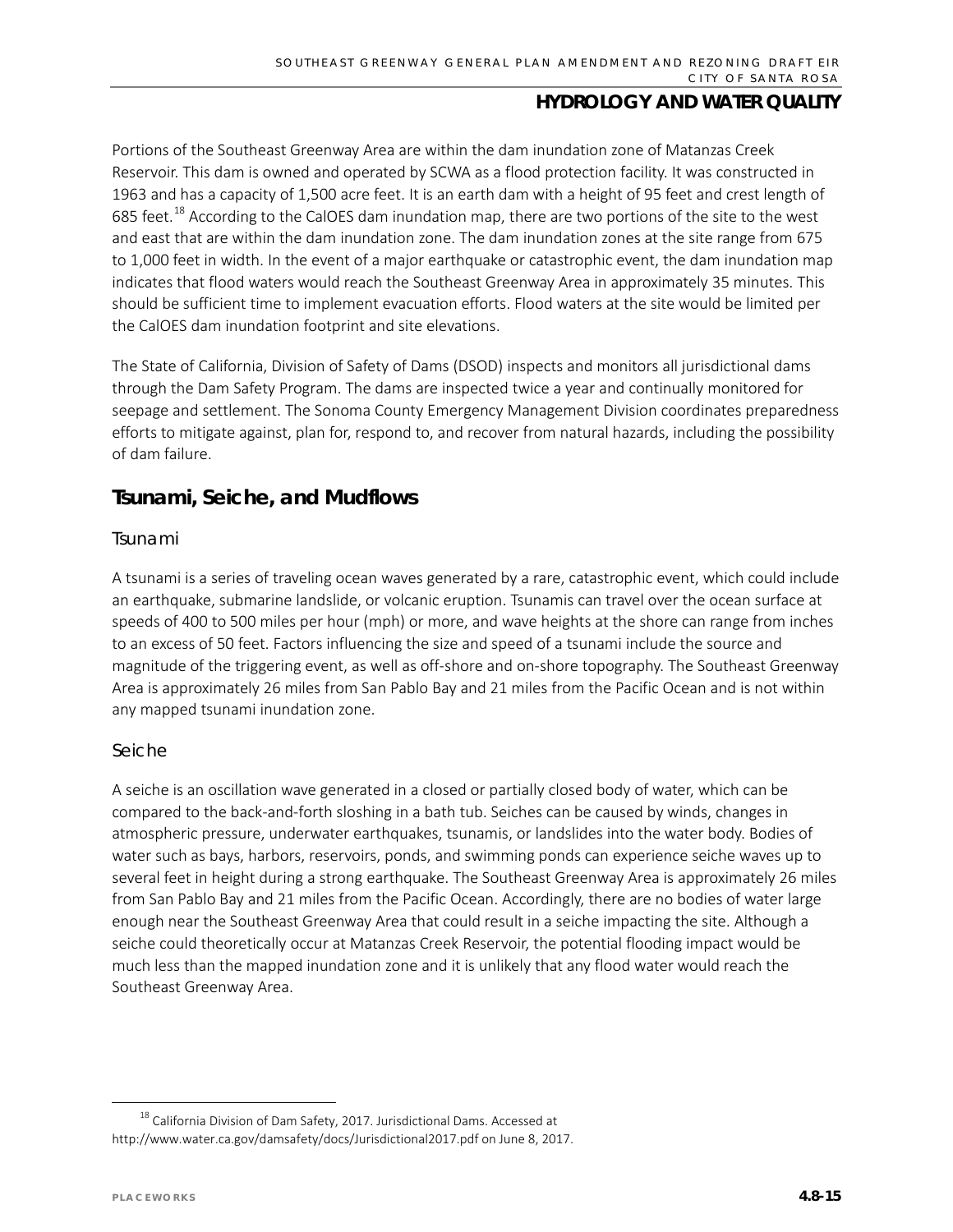#### *Mudflows*

Mud and debris flows are mass movements of dirt and debris that occur after intense rainfall, earthquakes, and severe wildfires. The speed of a slide depends on the amount of precipitation, steepness of the slope, and alternate freezing and thawing of the ground. The Southeast Greenway Area is in a relatively flat area of the City and is not in a mapped rainfall induced landslide area, according to the Association of Bay Area Governments.<sup>[19](#page-15-0)</sup>

# **4.8.2 STANDARDS OF SIGNIFICANCE**

Adoption and implementation of the proposed project would have a significant environmental impact if it would place housing within a 100-year flood hazard area or expose people or structures to existing hazards from flooding, including flooding as a result of the failure of a levee or dam or if the project site would be potentially be inundated by seiche, tsunami, or mudflow or exacerbate any of these conditions per the December 2015 CA Supreme Court ruling in *California Building Industry Association v. Bay Area Air Quality Management District*. As previously discussed the FIRM shows that a small portion of the Southeast Greenway Area is within a 100-year floodplain (i.e., the floodplain associated with Matanzas Creek which crosses the Southeast Greenway Area just west of Hoen Avenue). However, the proposed project would not allow housing or any structures immediately adjacent to Matanzas Creek or within the 100-year floodplain. Further, while the Southeast Greenway Area is located within the Matanzas Creek dam inundation zone, future potential development under the proposed project would not cause or exacerbate failure of the dam. For example, a major seismic event, if sufficiently intense, would be the most likely cause of dam failure. The probability of dam failure is extremely low and there is no historic record of dam failure in Sonoma County or Santa Rosa.<sup>[20](#page-15-1)</sup> Dams in California are continually monitored by various governmental agencies, including the California Division of Safety of Dams (DSOD), which conducts inspections twice a year and reviews all aspects of dam safety. The SCWA also maintains an Emergency Action Plans (EAP) that include procedures for damage assessment and emergency warnings. In addition, Sonoma County addresses the possibility of dam failure in the Hazard Mitigation Plan (HMP), which also provides emergency response actions. On a similar note, the adoption and implementation of the proposed project would not cause or exacerbate the effects of a seiche, tsunami or mudflow. The Southeast Greenway Area is approximately 26 miles from San Pablo Bay and 21 miles from the Pacific Ocean and is not within any mapped tsunami inundation zone. According to the ABAG landslide maps,<sup>[21](#page-15-2)</sup> the Southeast Greenway Area is not within an area susceptible to mudflows. Although there could be a seiche associated with Matanzas Creek reservoir in the event of a large magnitude earthquake, the flooding impact would be much less than the area shown in the dam inundation map and most likely would not reach the Southeast Greenway Area. Accordingly, these topics are not discussed further in this Draft EIR.

<span id="page-15-0"></span><sup>&</sup>lt;sup>19</sup> Association of Bay Area Governments (ABAG), 2017. Rainfall Induced Landslide Areas. Accessed at <http://gis.abag.ca.gov/website/Hazards/?hlyr=existingLndsld> on June 8, 2017.

<sup>&</sup>lt;sup>)</sup> Sonoma County, 2011, *Sonoma County Hazard Mitigation Plan.* 

<span id="page-15-2"></span><span id="page-15-1"></span><sup>&</sup>lt;sup>21</sup> United States Geological Survey, 1997, San Francisco Bay Region Landslide Information: Map Showing Principal Debris-Flow Source Areas, https://pubs.usgs.gov/of/1997/of97-745/scl-sef.pdf, accessed on February 23, 2017.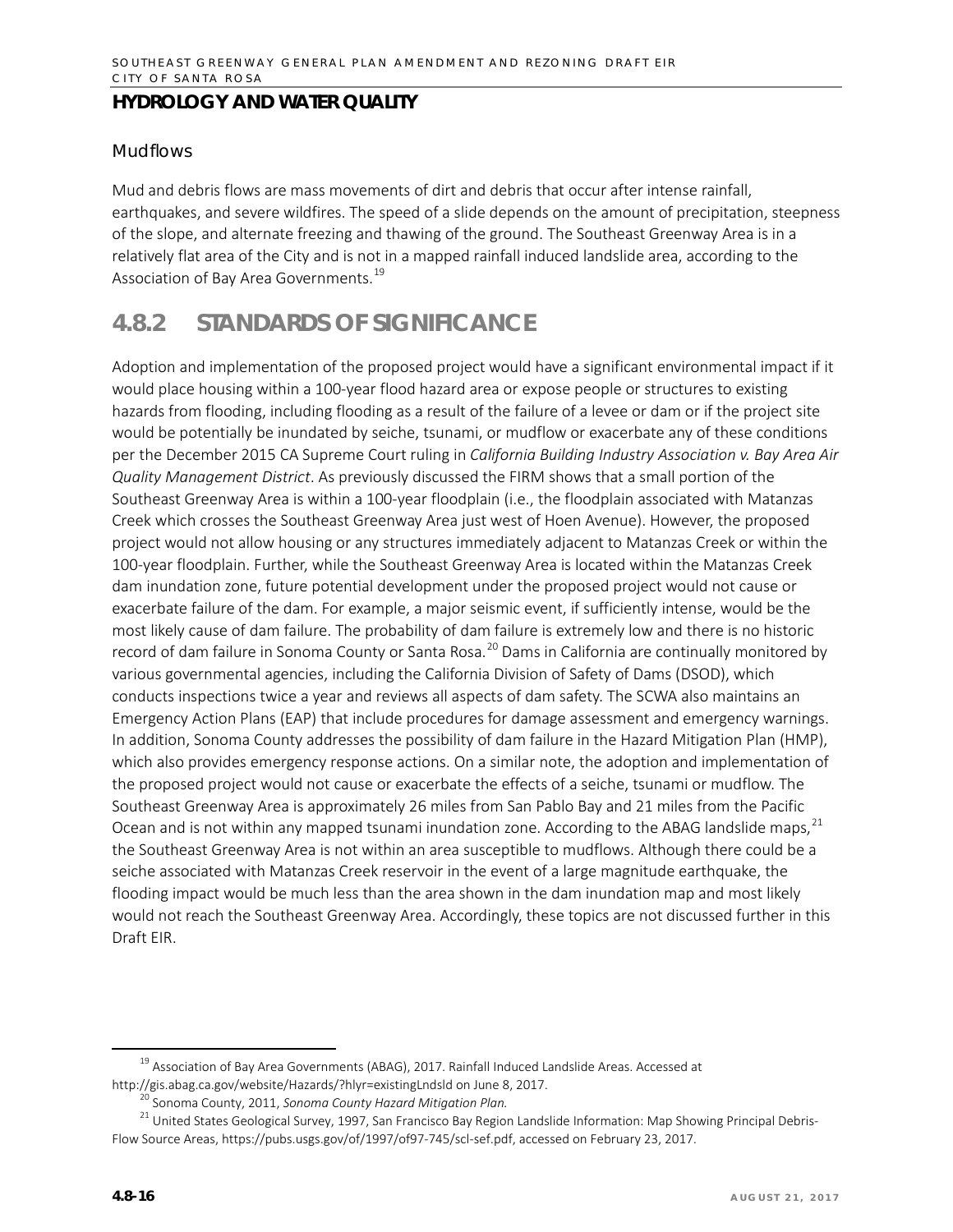Implementation of the proposed project would result in a significant impact if it would:

- 1. Violate any water quality standards or discharge requirements.
- 2. Substantially deplete groundwater supplies or interfere substantially with groundwater recharge such that there would be a net deficit in aquifer volume or a lowering of the local groundwater table level.
- 3. Substantially alter the existing drainage pattern of the site or area, including through the alteration of the course of a stream or river, in a manner which would result in substantial erosion or siltation onor off-site.
- 4. Substantially alter the existing drainage pattern of the site or area, including through the alteration of the course of a stream or river, or substantially increase the rate or amount of surface runoff in a manner which would result in flooding on- or off-site.
- 5. Create or contribute runoff water that would exceed the capacity of existing or planned stormwater drainage systems or provide substantial additional sources of polluted runoff.
- 6. Otherwise substantially degrade water quality.

## **4.8.3 IMPACT DISCUSSION**

### **HYDRO-1 Implementation of the proposed project would not violate any water quality standards or discharge requirements.**

Increasing the total area of impervious surfaces can result in a greater potential to introduce pollutants to receiving waters. Urban runoff can carry a variety of pollutants, such as oil and grease, metals, sediments, and pesticide residues from roadways, parking lots, rooftops, and landscaped areas, and deposit them into an adjacent waterway via the storm drain system.

## **Construction Impacts**

Clearing, grading, excavation, and construction activities have the potential to impact water quality through soil erosion and increased silt and debris discharged into runoff. Additionally, the use of construction materials such as fuels, solvents, and paints may present a risk to surface water quality. Temporary storage of construction materials and equipment in work areas or staging areas could create the potential for a release of hazardous materials, trash, or sediment to the storm drain system.

Because this is a programmatic EIR, it is not known at this time the scope or details for individual projects within the Southeast Greenway Area. However, if construction of future potential development projects would disturb more than one acre of soil, compliance with the NPDES General Construction Permit would be required. The GCP requires the submittal of Permit Registration Documents (PRDs) to the SWRCB prior to the start of construction. The PRDs include a Notice of Intent (NOI), risk assessment, site map, annual fee, signed certification statement, SWPPP, and post-construction water balance calculations. The SWPPP describes the incorporation of BMPs to control sedimentation, erosion, and the potential for hazardous materials contamination of runoff during construction. New requirements by the SWRCB also require the SWPPP to include post-construction treatment measures aimed at minimizing stormwater runoff. The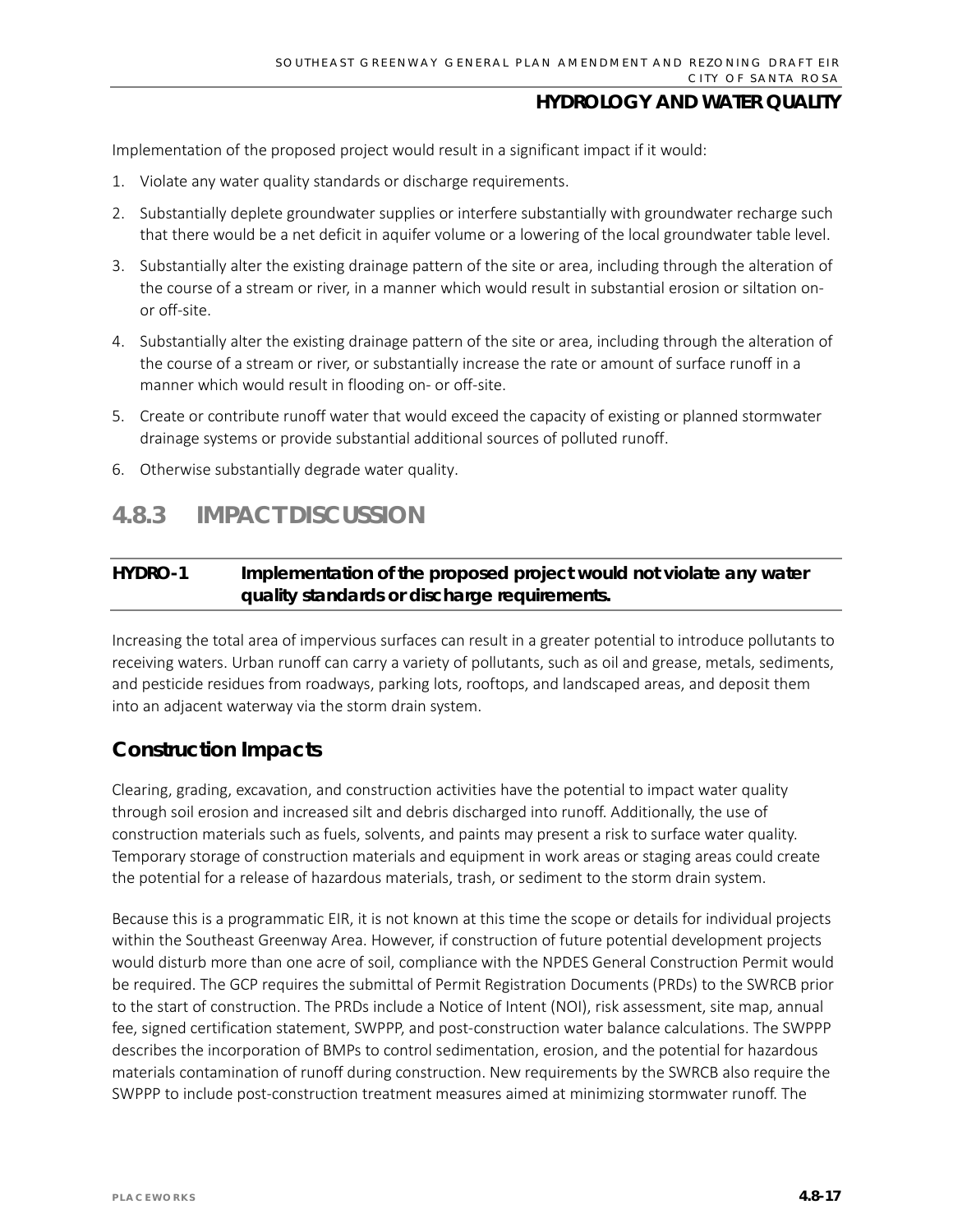proposed Plan must detail the BMPs that would be implemented to minimize the potential for stormwater pollutants.

Consistent with General Plan 2035 Policy OSC-D-9, construction adjacent to creek channels must preserve natural topography and vegetation along the creek, and must not disrupt or pollute the waterways. In addition, erosion and sedimentation control measures are required to maintain an operational drainage system and preserve drainage capacity during construction, in accordance with General Plan 2035 Policy PSF-I-3. Furthermore, the proposed Land Use and Livability Policy LUL-NN-1 requires the City to restore or enhance the areas around the three creeks that cross the Southeast Greenway: Matanzas Creek, Sierra Park Creek, and Spring Creek, consistent with the Citywide Creek Master Plan, which would further reduce any potential water quality impacts. Accordingly, adoption of the proposed project, with the implementation of the above standard permit conditions, would not result in significant constructionrelated water quality impacts. Construction-related impacts would be *less than significant*.

## **Operational Impacts**

Runoff from residential and commercial properties and parking lots typically contain oils, grease, fuel, antifreeze, and byproducts of combustion (such as lead, cadmium, nickel, and other metals), as well as fertilizers, herbicides, pesticides, and other pollutants. Precipitation at the beginning of the rainy season may result in an initial stormwater runoff (first flush) with high pollutant concentrations. Operational and maintenance impacts associated with the trail portion of the project would result in minimal impacts on water quality.

Water quality in stormwater runoff is regulated locally by the Santa Rosa Area MRP Permit, which requires compliance with the City of Santa Rosa and County of Sonoma's *Low Impact Development (LID) Technical Design Manual,* recently revised in 2017. Adherence to these guidelines require new development projects to incorporate LID design strategies and BMPs to reduce pollutants in runoff to the maximum extent practicable. Because this is a programmatic EIR, no development is being proposed. Therefore, the stormwater LID features and stormwater treatment measures that would result from future potential development will be implemented at the time those projects were to move forward.

The proposed project would incorporate minimization of impervious surfaces to the extent feasible, measures to detain or infiltrate runoff from stormwater, and agreements to ensure that the stormwater treatment and control facilities are maintained in perpetuity. These LID features are required on new developments that create 10,000 square feet or more of impervious surface.

In accordance with General Plan 2035 Policy PSF-I-8, the developer shall prepare and implement a Standard Urban Storm Water Mitigation Plan (SUSMP) in order to reduce pollutants and runoff flows from operation of the proposed project. Likewise, dedication, improvement, and maintenance of stormwater flow and retention areas are required as a condition of approval under General Plan 2035 Policy PSF-I-1. Pursuant to General Plan 2035 Policy PSF-I-9, the proposed project will also consider the installation of creekside pathways, consistent with the Citywide Creek Master Plan and Bicycle and Pedestrian Master Plan, when possible as part of stormwater improvement projects along the city's creek corridors. Finally, the City will cooperate with the SCWA and the North Coast RWQCB to conduct regular assessment of stormwater drainage facilities, to ensure that adequate drainage capacity is maintained throughout the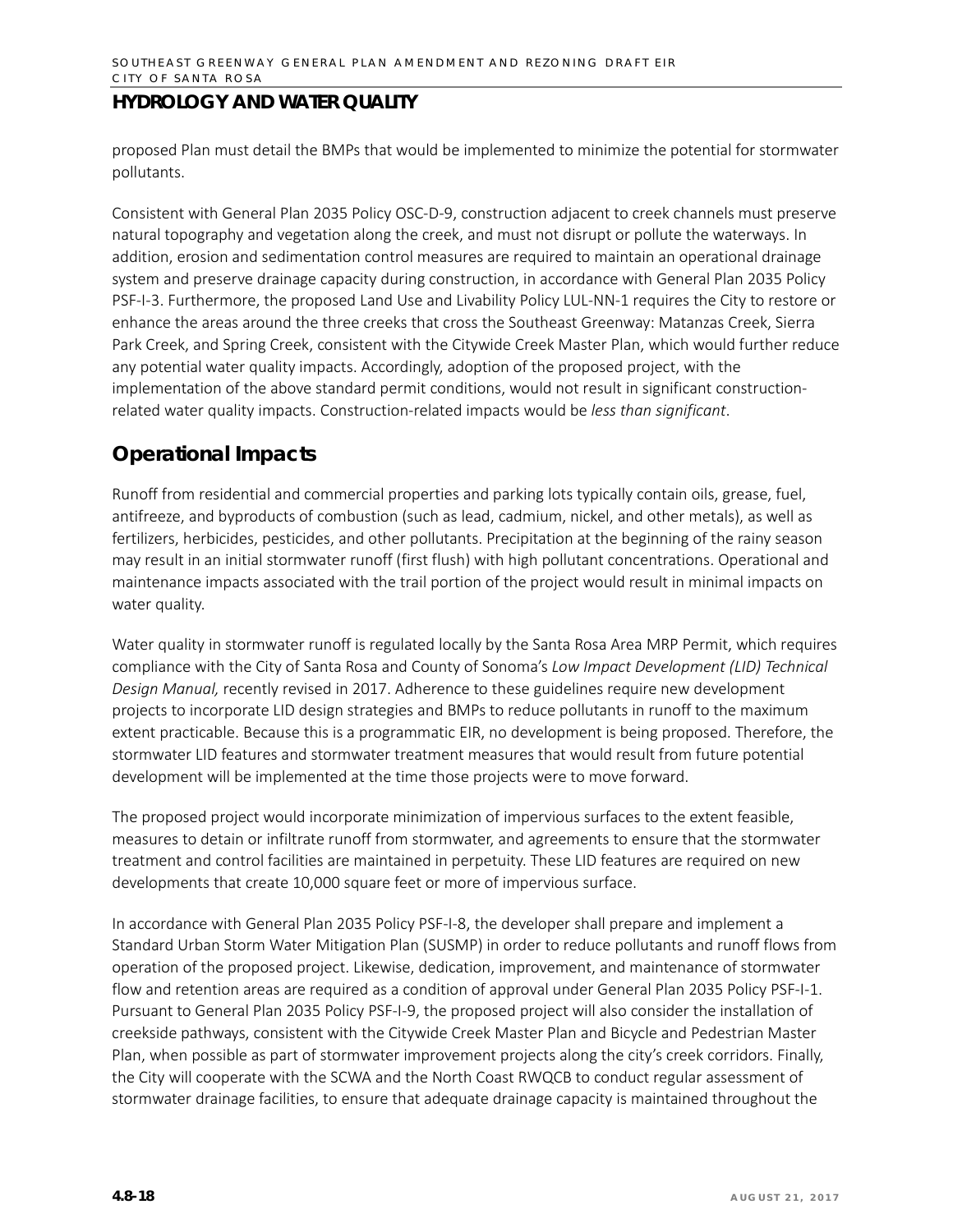system to accommodate increases in residential and commercial development, as stipulated in General Plan 2035 Policy PSF-I-5.

Prior to the issuance of grading permits, a SUSMP will be prepared by the project applicant and submitted to the City for review and approval. The SUSMP will describe all of the site design, source control, and treatment measures as well as an operations and maintenance (O&M) plan that describes how the treatment control measures will be maintained for perpetuity. As a rule of thumb, the design goal is to infiltrate and/or reuse 100 percent of the calculated volume of stormwater generated by the developed site for the  $85<sup>th</sup>$  percentile, 24-hour rain event.

Required compliance with the MRP and the implementation of LID and BMP site design features would render any potential operational impacts to water quality *less than significant.* 

Significance Without Mitigation: Less than significant.

**HYDRO-2 Implementation of the proposed project would not substantially deplete groundwater supplies or interfere substantially with groundwater recharge such that there would be a net deficit in aquifer volume or a lowering of the local groundwater table level (e.g., the production rate of pre-existing nearby wells would drop to a level which would not support existing land uses or planned uses for which permits have been granted).**

Implementation of the proposed project could result in a significant impact if potential future development would substantially deplete groundwater supplies or interfere substantially with groundwater recharge*.* The city is served by the Santa Rosa Water Department, which obtains 90 to 95 percent of its water supply from the SCWA; the Agency uses surface water from the Russian River. The remaining 5 to 10 percent comes from the City's two municipal groundwater production wells.<sup>[22](#page-18-0)</sup> According to the City's *2015 Urban Water Management Plan,* the City has sufficient water supplies for normal, single-dry, and multiple dry years through 2040. Therefore, implementation of the project should not interfere with groundwater recharge.

The new trail, bike path, and recreational space associated with the proposed project would not lead to an increase in water demand. Future potential development of a joint school facility, plazas/trailheads, public gathering place, urban agriculture, and commercial and residential uses associated with the proposed project would create additional water demand. Additional discussion of the impacts associated with water supply is provided in Chapter 4.14, Utilities and Service Systems, of this Draft EIR. In addition, the proposed project would protect onsite groundwater recharge areas, including creeks and riparian corridors in accordance with General Plan 2035 Policy OSC-I-6, and implement LID features that prioritize infiltration. Additionally, proposed Land Use and Livability Policy LUL-NN-3 requires the City to increase stormwater infiltration and groundwater recharge in the Southeast Greenway Area. This would allow for percolation, groundwater recharge, and minimize stormwater runoff from the site, thus further reducing potential impacts to groundwater recharge.

<span id="page-18-0"></span> <sup>22</sup> City of Santa Rosa, 2016. *Santa Rosa Water Department – Groundwater.* Accessed at , 2016.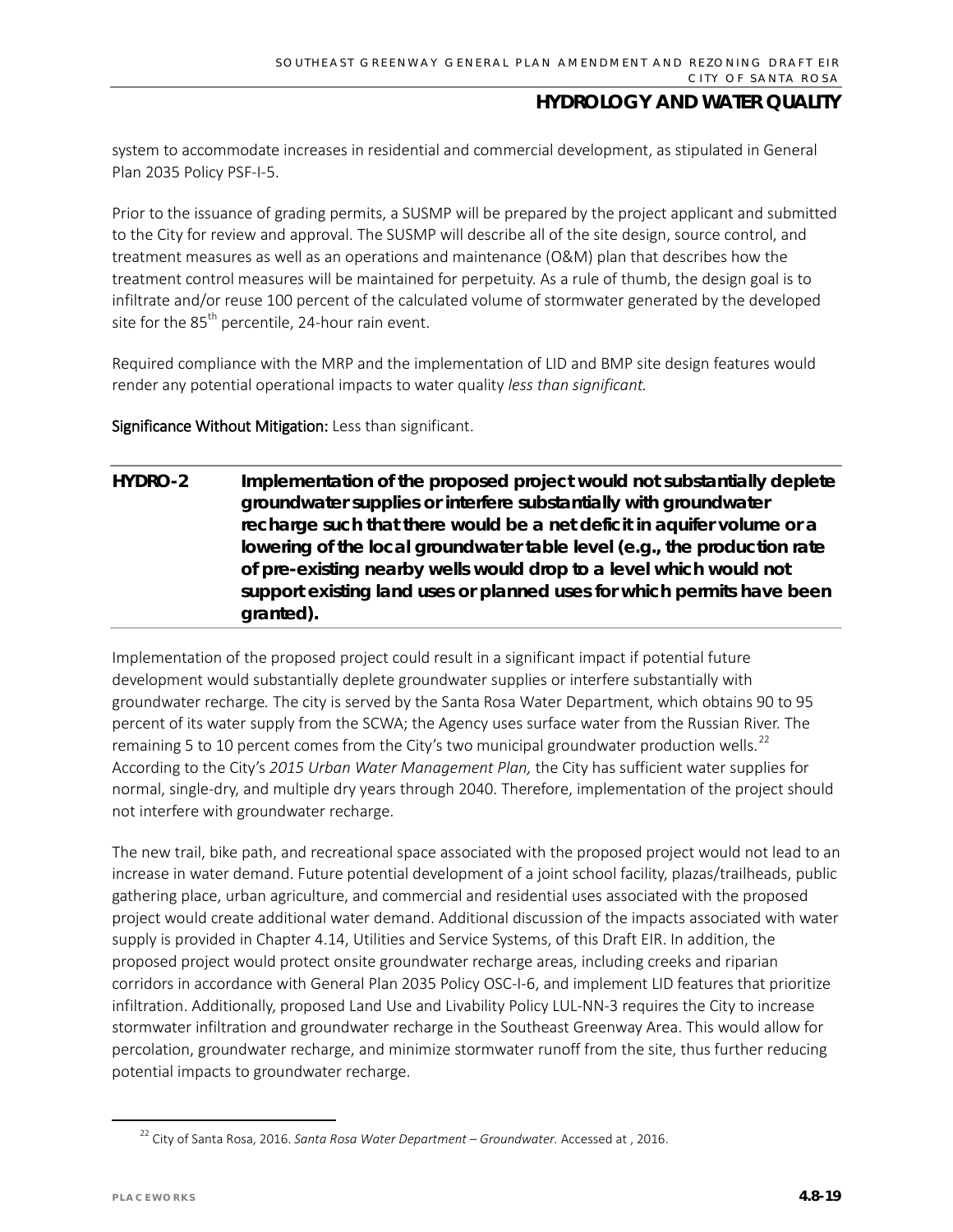Future potential construction activities could result in short-term impacts to groundwater if the water table is high and construction dewatering was required. SWRCB's Geotracker website indicates that groundwater in the vicinity of the project site is approximately 13.5 to 18.5 feet bgs<sup>23</sup>. The trail, bike path, and recreational portion of the project would involve minimal grading and/or excavation and groundwater should not be encountered during construction activities. Groundwater may be encountered during construction associated with the residential and/or commercial aspects of the project. If temporary dewatering is necessary with discharge to surface water, then compliance with the North Coast RWQCB Order No. R1-2009-0045 is required. For discharge to the sanitary sewer, a short-term (one year) industrial wastewater discharge permit must be obtained from the City. Construction dewatering would be a temporary impact and the shallow aquifer is not used for potable water supply. Therefore, the impact to groundwater recharge would be *less than significant*.

There is sufficient water in future years for the city and if construction dewatering is necessary, it would be a short-term, temporary impact. Therefore, implementation of the proposed project would have a *lessthan-significant* impact with respect to groundwater supplies and groundwater recharge and no mitigation measures are required.

Significance Without Mitigation: Less than significant.

**HYDRO-3 Implementation of the proposed project would not substantially alter the existing drainage pattern of the site or area, including through the alteration of the course of a stream or river, or substantially increase the amount of surface runoff in a manner which would result in substantial erosion or siltation on- or off-site.**

Potential future development under the proposed project would not involve the alteration of a stream or river but could result in pathways, commercial, and residential uses near three existing creeks, including Matanzas Creek, Spring Creek, and Sierra Park Creek. Ground disturbance during future potential construction could result in a temporary alteration in drainage patterns. However, construction would be subject to the requirements of the GCP and would require preparation of a SWPPP to minimize erosion and siltation impacts. Pursuant to the MRP, any future projects would be required to implement construction phase BMPs, post-construction design measures that encourage infiltration in pervious areas, and post-construction source control measures to help keep pollutants out of stormwater. In addition, post-construction stormwater treatment measures are required for projects that create or replace 10,000 square feet or more of impervious surface.

Further, any potential future development under the proposed project would be required to comply with the General Plan 2035's following policies. In general, the policies serve to protect water resources in the city, including streams and drainage areas onsite.

- Policy PSF-A-20: Encourage multiple use of waterways, including:
	- Flood control;

<span id="page-19-0"></span><sup>&</sup>lt;sup>23</sup> State Water Resources Control Board (SWRCB), 2017. Geotracker website accessed at <http://geotracker.waterboards.ca.gov/gama/gamamap/public/default.asp?findaddress=True&city=Santa%20Rosa> on May 8, 2017.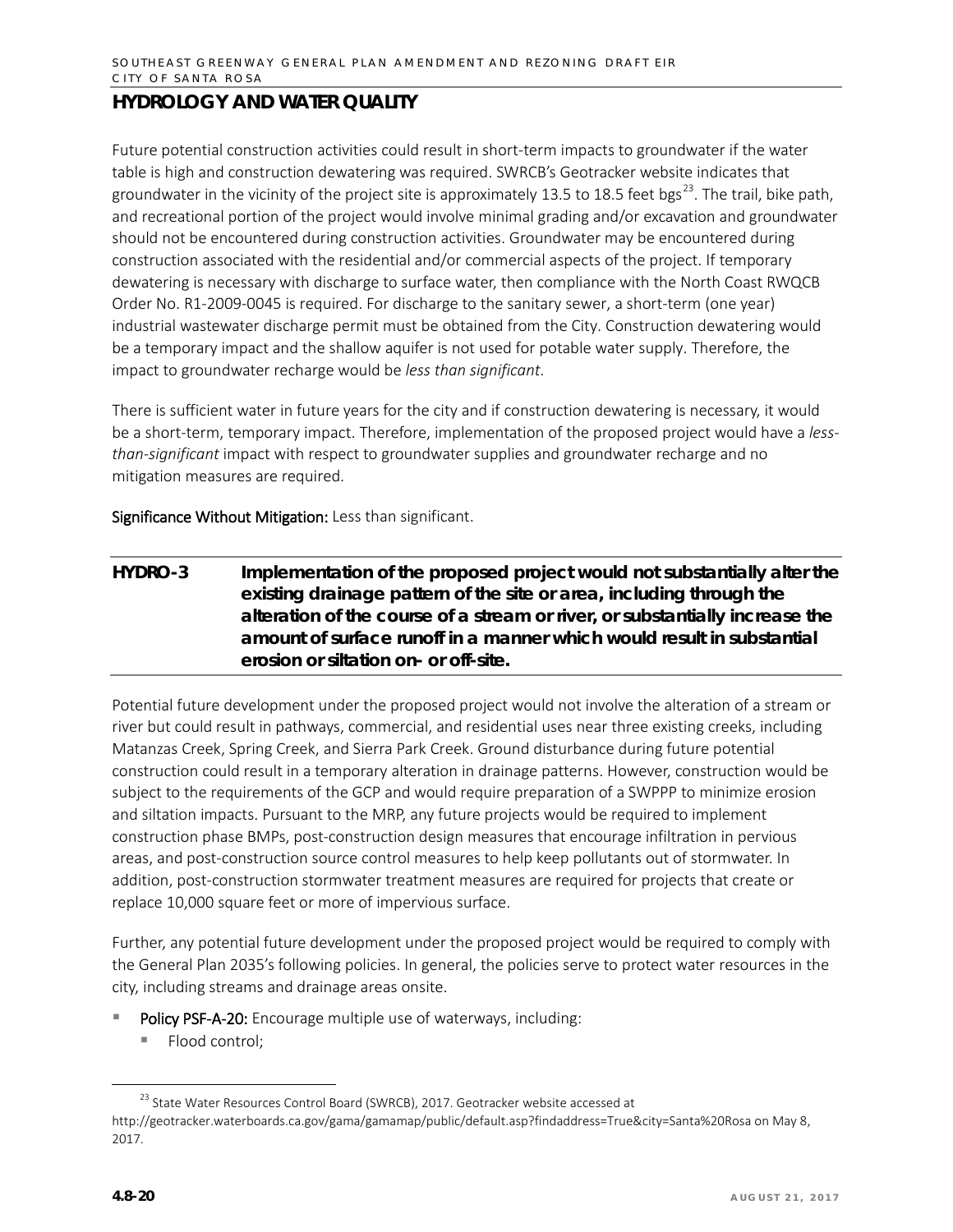- **Wildlife habitats:**
- Passive open space uses;
- Nature study;
- **Pedestrian and bicycle circulation; and**
- **COROO COMPATE OF COMPATE 15 INCRED** USES.
- Policy PSF-I-3: Require erosion and sedimentation control measures to maintain an operational drainage system, preserve drainage capacity, and protect water quality.
- Policy PSF-I-9: Consider installation of creekside pathways, consistent with the Citywide Creek Master Plan and Bicycle and Pedestrian Master Plan, when possible as part of stormwater improvement projects along the city's creek corridors.

With implementation of these erosion and sediment control measures and regulatory provisions to limit runoff, the proposed project would not result in significant increases in erosion and sedimentation and impacts would be *less than significant*.

Given the nature of the proposed project, there is limited potential for erosion or siltation to occur once future potential projects are constructed. In addition, the requirements to implement LID and BMP features, including source control and design measures to control stormwater runoff, would further reduce the potential for erosion or siltation. In addition, any future potential projects would be required to implement stormwater treatment measures to contain site runoff, using specific numeric sizing criteria based on volume and flow rates.

Pursuant to the MRP, any future potential projects would be required to implement construction phase BMPs, post-construction design measures that encourage infiltration in pervious areas, and postconstruction source control measures to help keep pollutants out of stormwater. In addition, postconstruction stormwater treatment measures are required for projects that create or replace 10,000 square feet or more of impervious surface. With implementation of these erosion and sediment control measures and regulatory provisions to limit runoff, any future potential development associated with the proposed project would not result in significant increases in erosion and sedimentation and impacts would be *less than significant*.

#### Significance Without Mitigation: Less than significant.

**HYDRO-4 Implementation of the proposed project would not substantially alter the existing drainage pattern of the site or area, including through the alteration of the course of a stream or river, or substantially increase the rate or amount of surface runoff in a manner which would result in flooding on- or off-site.**

As described above under impact discussion HYDRO-3, the proposed project would not alter the course of a stream or river but will allow the future potential construction of a pathway and commercial and residential buildings near the existing creeks onsite, including Matanzas Creek, Spring Creek, and Sierra Park Creek. Potential future development under the proposed project would take place along the CalTrans right-of-way, which is currently undeveloped and thus would result in an increase in impervious surfaces with construction of buildings and associated landscaping and surface cover. However, as shown on Figure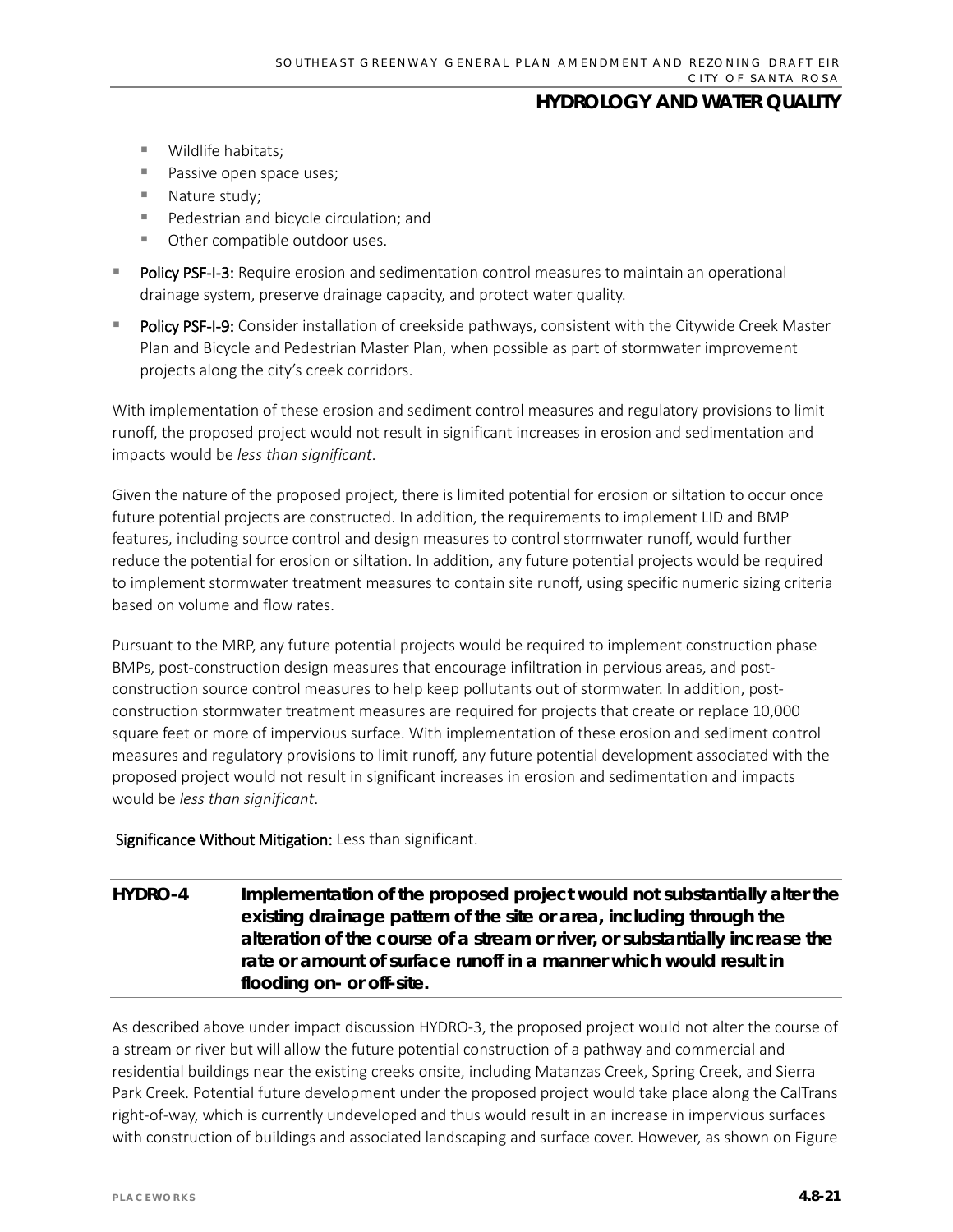3-9 in Chapter 3, Project Description, of this Draft EIR, this change in impervious surfaces would be limited and therefore would not significantly change drainage patterns or the rate and amount of surface runoff. In compliance with the provisions of the MRP, the project would implement site design, source control, and stormwater treatment measures to control the amount of stormwater runoff and therefore minimize the potential for on- or off-site flooding.

Further, the General Plan 2035 includes the following goals and policies with which potential future development under the proposed project would be required to comply. In general, the policies serve to prevent flooding and maintain the hydrological role of creeks and rivers in Santa Rosa.

- Policy OSC-D-12: New development should maintain an adequate setback from channelized waterways to recognize the 100-year flood elevation, and allow for stream corridor restoration. Setbacks identified in the Zoning Code should serve as minimum setbacks. Larger setbacks are encouraged in accordance with Restoration Concept Plans to meet restoration and enhancement goals.
- Policy NS-D-1: Ensure flood plain protection by retaining existing open areas and creating new open areas needed to retain stormwater, recharge aquifers, and prevent flooding. Creek beds that are dry most of the year can provide flood retention needed for public safety.
- Policy NS-D-4: Incorporate features and appropriate standards that reduce flooding hazards.
- Policy NS-D-6: Evaluate flood hazards prior to approval of development projects within a Federal Emergency Management Agency (FEMA) designated flood zone. Ensure that new development within flood zones is designed to be protected from flooding without negatively affecting adjacent areas.

Compliance with the MRP along with the General Plan 2035 policies listed above would ensure that the rate and/or volume of surface runoff would not be substantially increased in a manner that results in onsite or off-site flooding and therefore, this impact is *less than significant*.

Significance Without Mitigation: Less than significant.

### **HYDRO-5 Implementation of the proposed project would not create or contribute runoff water which would exceed the capacity of existing or planned stormwater drainage systems or provide substantial additional sources of polluted runoff.**

Potential future commercial, residential and school facilities land uses would not cover substantial portions of the 57-acre Southeast Greenway Area and therefore, the increase in impervious surfaces would not be significant. In addition, once detailed engineering drawings have been drafted and submitted for future projects, the City of would review the future proposal's planned connection to the City's storm drain system and will determine whether the storm drain can accept the stormwater runoff from the site without exceeding the capacity of the storm drain system. With the implementation of stormwater treatment control measures in accordance with the MRP and LID guidelines, the amount of stormwater runoff from the site would be controlled. Therefore the impact on the capacity of existing or planned storm drain systems would be *less than significant.*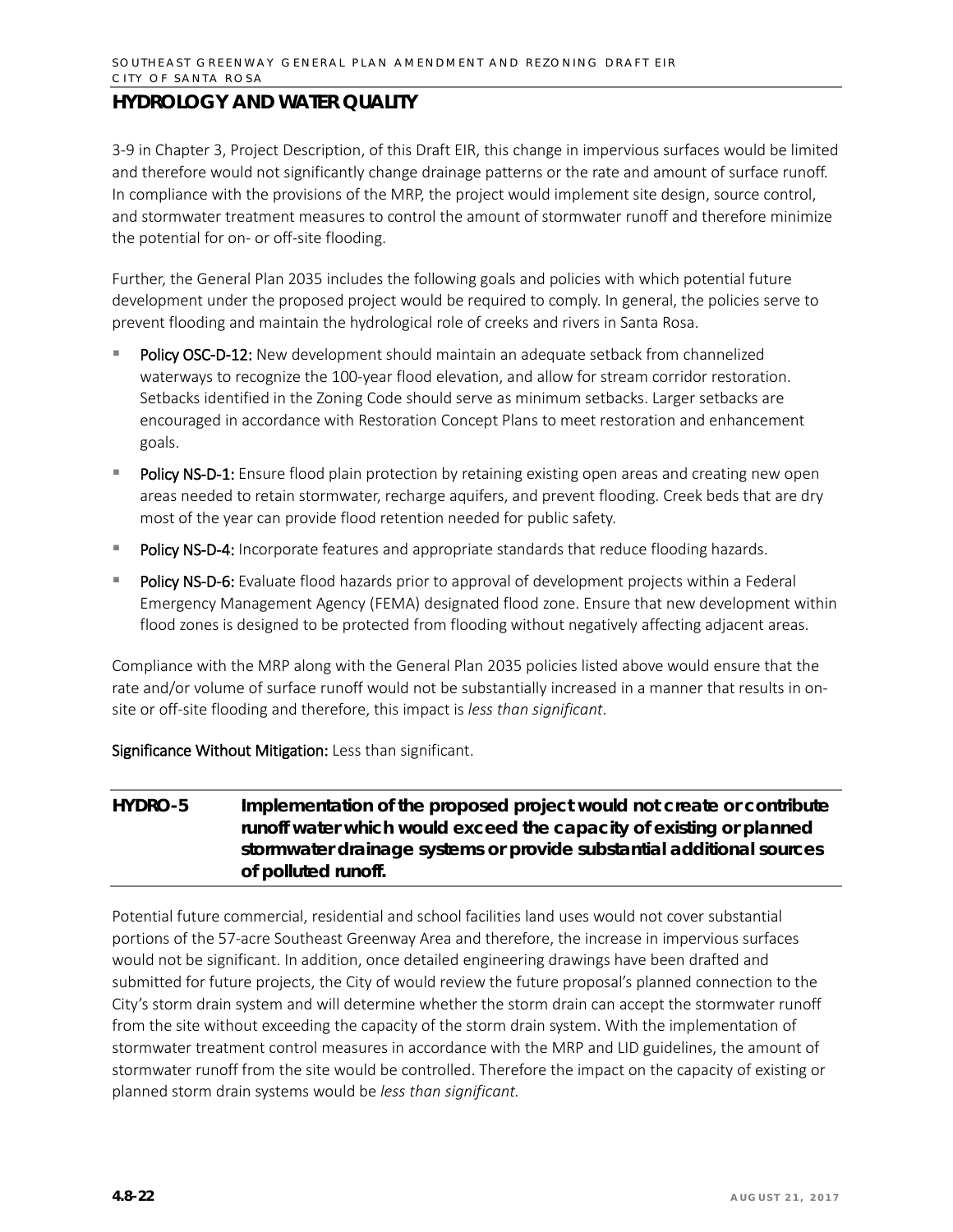Runoff from the trail portions of the site is expected to drain via sheetflow to adjacent vegetated or undeveloped areas where it would infiltrate into the soil. Therefore, stormwater runoff would not require a connection to the existing storm drain system. The proposed project will cross several small drainage courses and the project will be designed to allow water to continue draining along its existing natural course. Such improvements would not change the capacity of the existing drainage channels or stormwater conveyance systems. Therefore, the Project would not result in stormwater runoff volumes that could exceed the capacity of existing or planned stormwater drainage systems, and the impact would be *less than significant*.

In addition, potential future development under the proposed project would comply with the following General Plan 2035 policies aimed at decreasing polluted runoff and maintaining the quality of the stormwater drainage systems in the city.

- Policy PSF-I-1: Require dedication, improvement, and maintenance of stormwater flow and retention areas as a condition of approval.
- Policy PSF-I-4: Require measures to maintain and improve the storm drainage system, consistent with goals of the Santa Rosa Citywide Creek Master Plan, to preserve natural conditions of waterways and minimize paving of creek channels.
- Policy PSF-I-5: Cooperate with the Sonoma County Water Agency and the North Coast Regional Water Quality Control Board to conduct regular assessment of stormwater drainage facilities, to ensure that adequate drainage capacity is maintained throughout the system to accommodate increases in residential and commercial development.
- **Policy PSF-I-6:** Require implementation of Best Management Practices to reduce drainage system discharge of non-point source pollutants originating from streets, parking lots, residential areas, businesses, industrial operations, and those open space areas involved with pesticide application.
- Policy OSC-E-1: Maintain creek areas using practices that protect and support fish and wildlife as well as help retain hydraulic capacity.
- Policy NS-D-5: Apply design standards and guidelines to new development that help reduce project runoff into local creeks, tributaries, and drainage ways.

As previously discussed, BMP and LID features will be implemented during any future construction and project operation that will control and reduce the potential for sediment, debris, and other pollutants to be discharged into the storm drain or creeks. With implementation of these measures, the project would not result in substantial additional sources of polluted runoff and impacts would be *less than significant*.

Significance Without Mitigation: Less than significant.

### **HYDRO-6 Implementation of the proposed project would not otherwise substantially degrade water quality.**

As described under impact discussions HYDRO-1, BMPs and LID measures will be implemented across the Southeast Greenway Area during future potential construction and operation of the proposed project. These measures will control and prevent the release of sediment, debris, and other pollutants into the storm drain system. Implementation of BMPs during future construction will be in accordance with the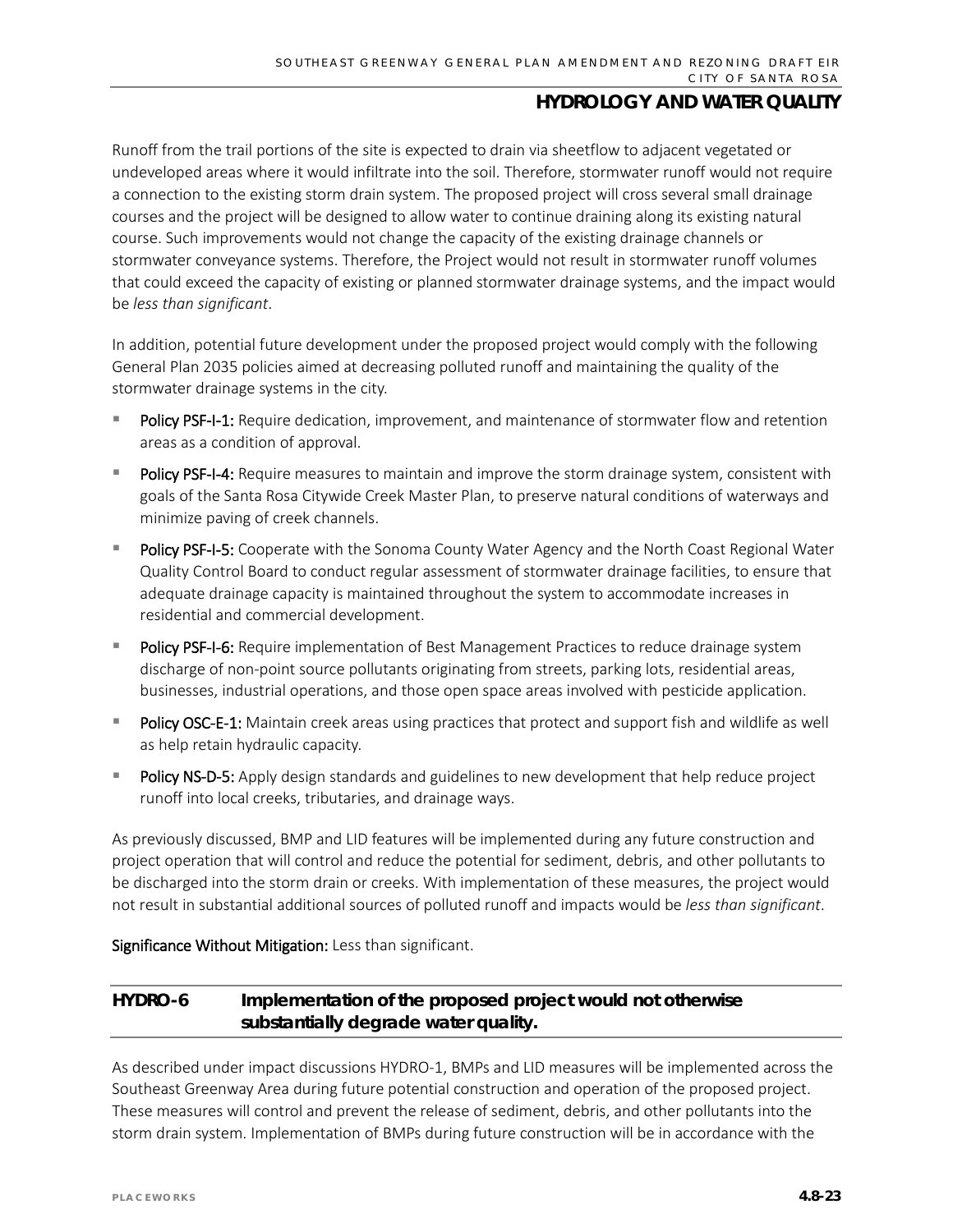provisions of the SWPPP, which will minimize the release of sediment, soil, and other pollutants. In addition, the multi-use trail would be used by pedestrians, bicyclists, and equestrians with no motorized travel (except for routine maintenance). Therefore, this portion of the project would not generate pollutants, such as motor oil, trace metals, grease, and fuels associated with road contaminants. The trail would require minimal maintenance so the potential for the discharge of pollutants such as nutrients, organic compounds, or pesticides/herbicides that could impact stormwater runoff would be minimal.

Operational BMPs will be required to meet the MRP and the General Plan 2035 policies. These policies provide requirements to maintain water quality in Santa Rosa through the incorporation of site design, source control, and treatment control measures to treat and control runoff before it enters the storm drain system

- Policy NS-D-3: Require that new development and redevelopment projects meet the requirements of the Storm Water Low Impact Development Technical Design Manual to reduce impermeable surface area, increase surface water infiltration, and minimize surface water runoff during storm events. Such features may include:
	- **Additional landscape areas;**
	- Vegetated swales with bioretention;
	- Rain gardens; and
	- **Pervious pavement.**
- **Policy OSC-D-2:** Protect high quality wetlands and vernal pools from development or other activities as determined by the Vernal Pool Ecosystem Preservation Plan.
- Policy OSC-E-3: Continue to support efforts towards healthy, clean, and safe creeks.
- Policy OSC-D-9: Ensure that construction adjacent to creek channels is sensitive to the natural environment. Ensure that natural topography and vegetation is preserved along the creek, and that construction activities do not disrupt or pollute the waterway.

Compliance with the MRP, implementation of BMP and LID features, and adherence to the City's General Plan policies would ensure that the project does not substantially degrade water quality and the impact would be *less than significant*.

Significance Without Mitigation: Less than significant.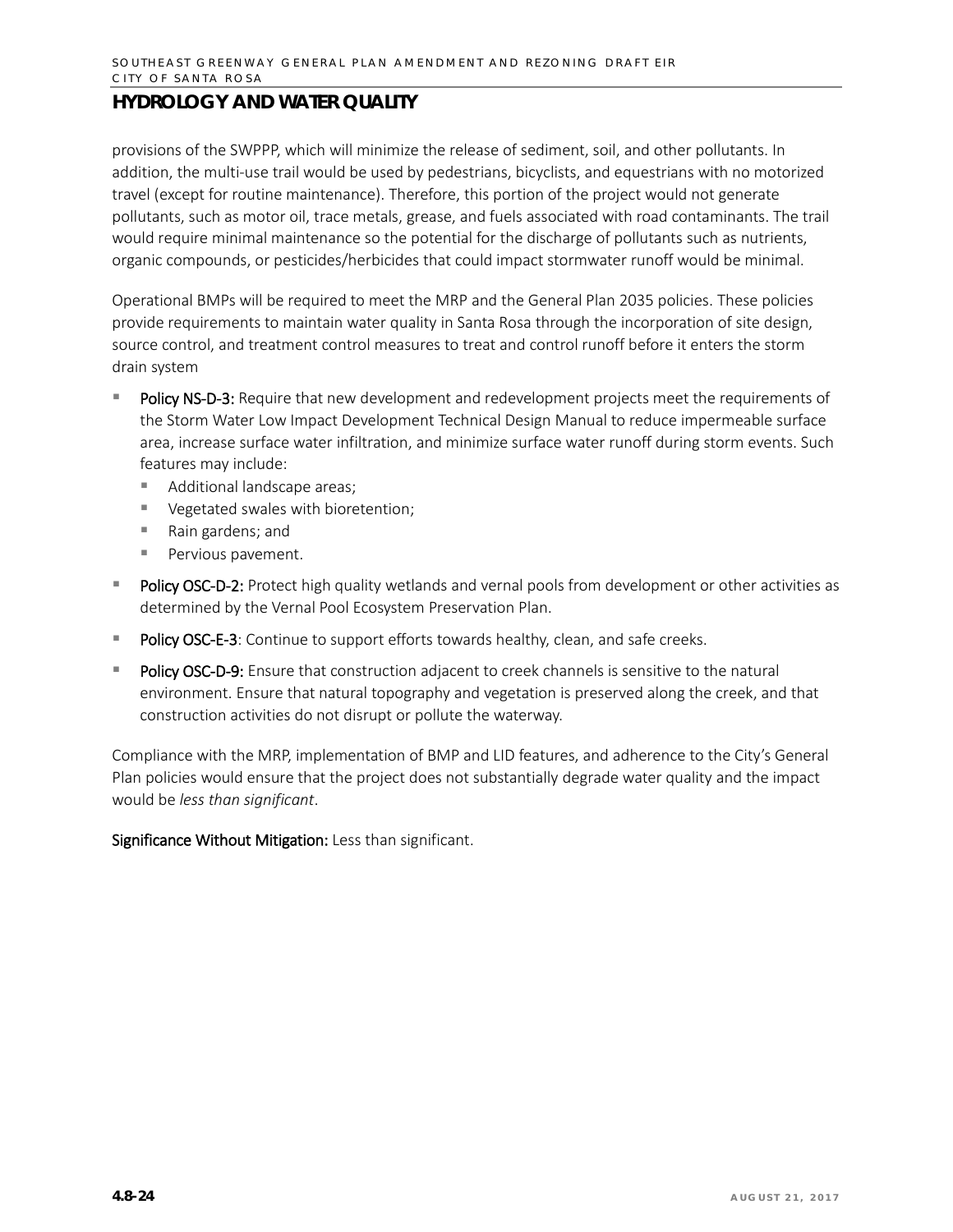# **4.8.4 CUMULATIVE IMPACTS**

### **HYDRO-7 Implementation of the proposed project, in combination with past, present, and reasonably foreseeable projects, would result in less-thansignificant cumulative impacts with respect to hydrology and water quality.**

The geographic context used for the cumulative assessment of water quality and hydrology impacts is the Laguna De Santa Rosa Watershed, which encompasses the entire city of Santa Rosa and the Southeast Greenway Area. Cumulative impacts can occur when impacts that are significant or less than significant from a proposed project combine with similar impacts from other past, present, or reasonably foreseeable projects in a similar geographic area.

As discussed previously, future potential development within the Southeast Greenway Area would require conformance with State and local policies that would reduce hydrology and water quality impacts to *less than significant* levels. Any new development within the city would be subject, on a project-by-project basis, to independent CEQA review, if necessary, as well as policies in the General Plan 2035, design guidelines, zoning codes, adherence to the City's *Storm Water Ordinance* and other applicable City requirements that reduce impacts related to hydrology and water quality. More specifically, potential changes related to stormwater quality, stormwater flows, drainage, impervious surfaces, and flooding would be minimized via the implementation of stormwater control measures, retention, and LID measures, and review by City personnel to integrate measures to reduce potential flooding impacts.

Compliance with the City's *Storm Water Ordinance,* Sonoma County's LID regulations, and the North Coast RWQCB's MRP would require BMPs and LID features to be included in any proposed project. These BMPs include site design, source control, and treatment control measures that provide both flow control and treatment to runoff before it enters the storm drain system or receiving water bodies. In addition, all projects that disturb over 1 acre or more would be required to prepare a SWPPP with erosion and sediment controls that address construction impacts. Projects would also be required to mitigate potential water quality impacts through preparation and implementation of a project-specific SUSMP.

All cumulative projects would be subject to similar permit requirements. The water quality regulations implemented by the North Coast RWQCB take a basin-wide approach and consider water quality impairment in a regional context. For example, the NPDES Construction Permit ties receiving water limitations and basin plan objectives to terms and conditions of the permit, and the MRP works with all municipalities to manage stormwater systems to be collectively protective of water quality. For these reasons, impacts to water quality for the Southeast Greenway Area are not cumulatively considerable and the cumulative impact would be *less than significant.*

Significance Without Mitigation: Less than significant.